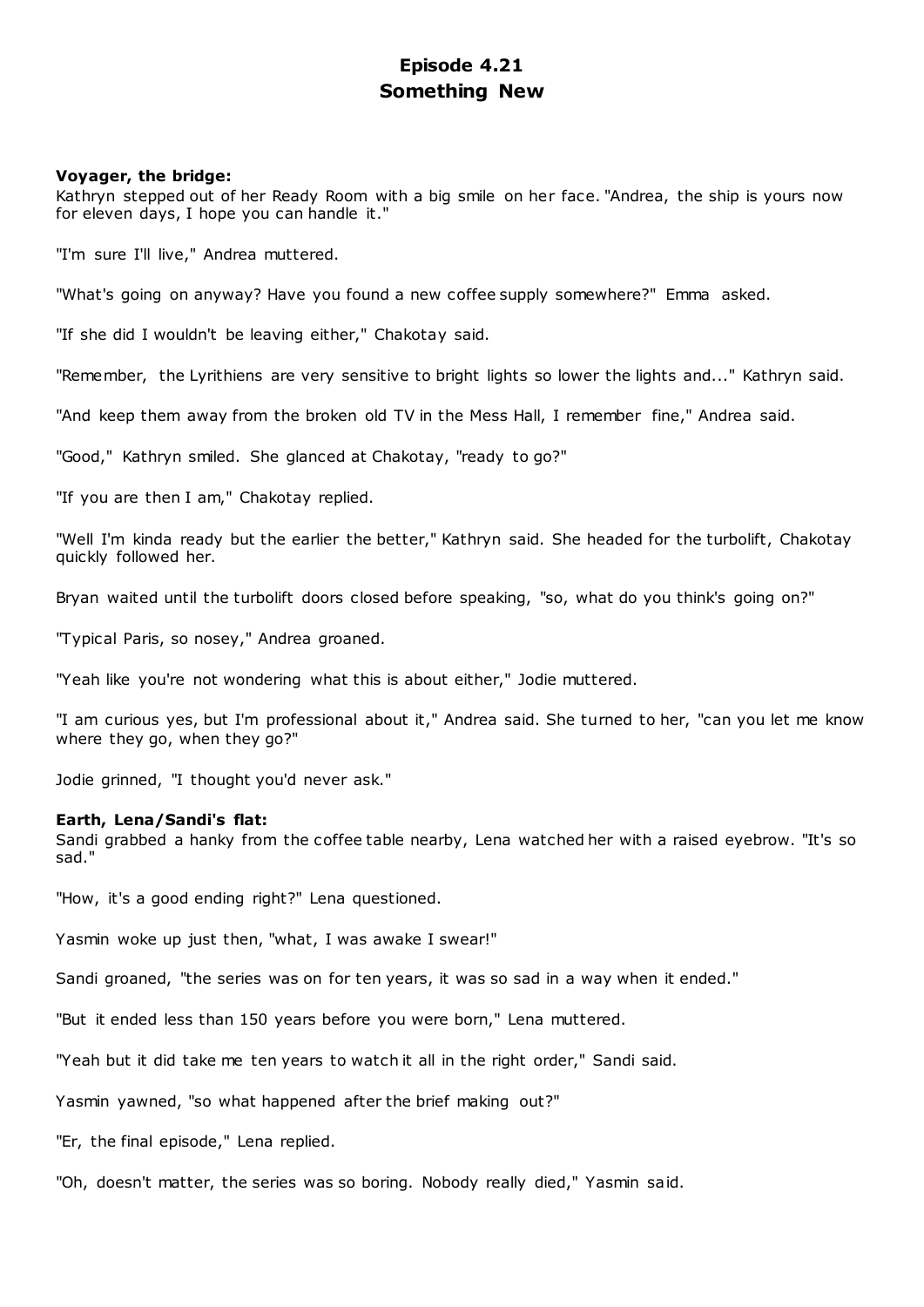There was a knock on the door. "I'll get it," Lena said, shaking her head. She climbed off the sofa, then walked over to the door. She smiled as she opened it, "hey mum, hey dad."

"Hey Lena, is Yasmin still living with you?" Kathryn asked.

"Well obviously, Kevin kept hitting on me the freak," Yasmin muttered.

Kathryn and Chakotay walked into the flat, Lena closed the door behind them. "So, what's up?" she asked.

"Well we've got a bit of news," Kathryn replied. "The less shocking part is that we'll be spending the rest of the week in a nice place in Durham."

"That is shocking. Durham was a dump when I visited it," Sandi commented.

"That's because nobody could be bothered to fix it back up after the third world war," Chakot ay said.

"Why are you going there exactly?" Lena asked.

"Well it ties in with the main news," Chakotay replied.

Yasmin stood up, "which is what?"

Chakotay put his arm around Kathryn, "we're getting married, again."

Lena stared at them in shock, "what, are you drunk?"

"Nope, not this time," Kathryn replied.

"Oh well that's great news then," Lena said.

Yasmin sat back down, "ohno, I'll probably have to wear a dress."

"Sorry honey but you will," Kathryn said.

Sandi looked confused, "so you're staying in Durham because?"

"Because there's a lovely old cathedral we want to get married in. Also there's a lovely castle nearby for the after party," Kathryn replied.

"Oh and we kind of have a place where Kathryn and obviously the bridesmaids can get ready before going to the cathedral. Since we've booked a place at Durham to stay for the week, we'll have two places," Chakotay said.

"Kind of?" Yasmin muttered.

Kathryn looked nervous, "you're the second bunch we've told and James is next."

Yasmin's eyes lit up, "ooh can I come and watch?"

Chakotay rolled his eyes, "he's not going to try and murder her again."

Yasmin pouted, "when will he ever do that again, I missed it the first time."

"So let me get this straight. We've just been told and the wedding is this weekend?" Lena questioned.

"I know what you're thinking, we haven't just been engaged for ages and not told you. We got engaged last weekend," Kathryn replied.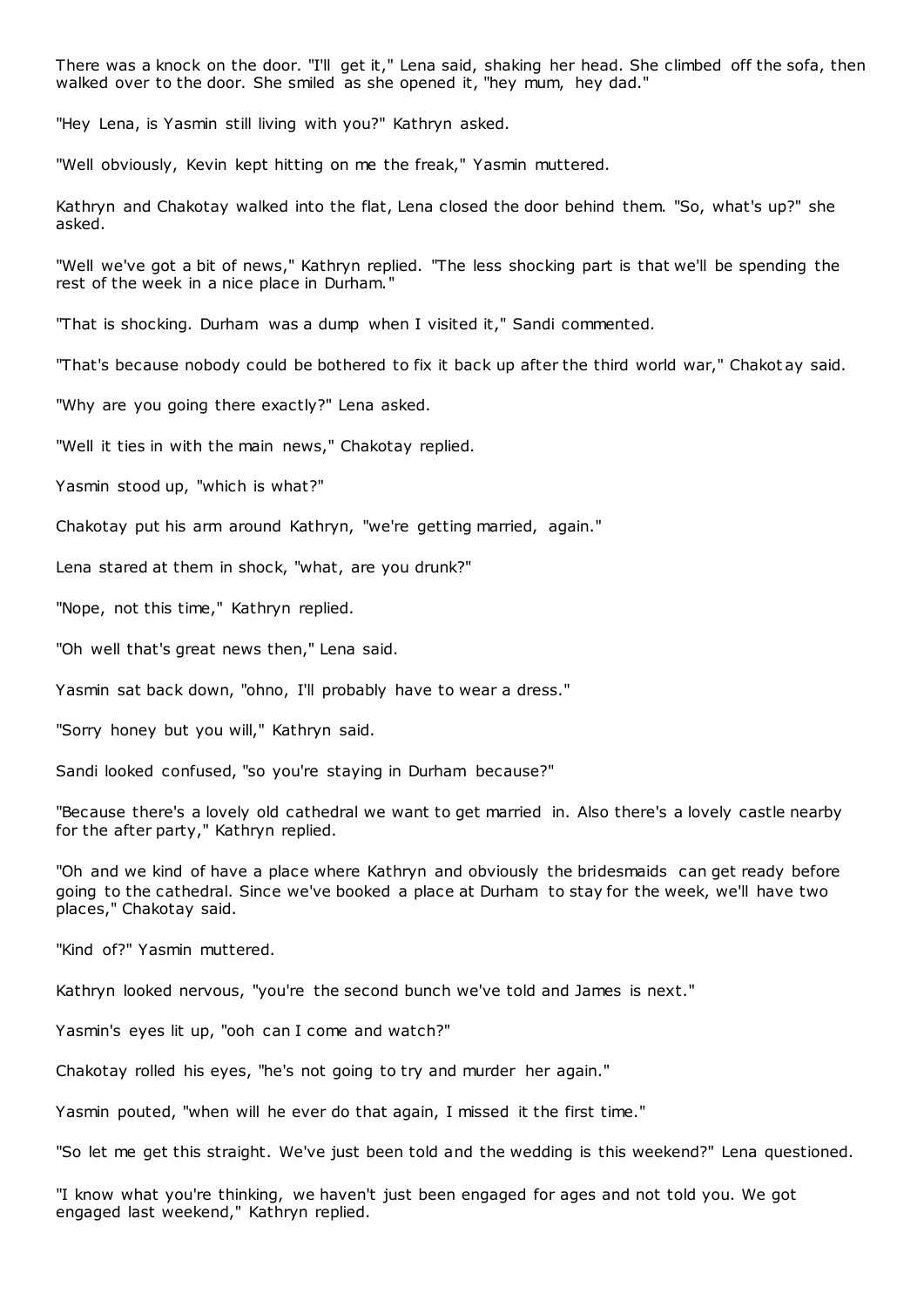"Oh, I guess that's ok," Lena said.

Kathryn handed her a PADD, "we really should tell James and get it over with, here's all the times and other things you need to know."

"Mum, I'm not going to a bachelorette party. I went to Jessie's and that was a nightmare," Lena said.

"Well what do you expect, Danny planned it," Kathryn muttered.

"Oh true, who's planning yours?" Lena asked.

Kathryn sighed, "Phoebe."

Lena groaned, "I'll talk to her before deciding whether to go."

"Yeah me too," Yasmin said.

Chakotay sighed, "believe me, you don't have it as bad, I have Tom and Harry planning the bachelor party."

"Why Harry?" Lena asked, while trying to keep a straight face.

Chakotay rolled his eyes, "well if Tom plans it on his own he'll go a bit nuts, Harry's there to help him keep a level head."

"So Tom and Harry are the best men, you're going to walk down the aisle with them?" Sandi questioned.

Kathryn shook her head, "no they'll be handing us the rings at the ceremony. I have someone else in mind for the main best man."

Lena groaned, "I think Yasmin should go with you after all." Yasmin's eyes lit up again.

#### **The Enterprise:**

"I don't see what the big deal is. So Janeway and Chakotay leave the ship for a week, is it such a big deal?" Tom said nervously.

Faye looked suspicious, "you know something."

Tom glanced at her, eyes widened, "what makes you think that?"

"Because you're nervous and you don't want to join in with gossip," Faye replied.

"She's right, what's the deal?" Angela asked.

"Nothing," Tom replied, turning slightly red.

Faye grinned, "I have an idea." She left her station and headed over to Triah, who wasn't paying attention.

"What is she doing?" Tom nervously asked.

Faye whispered something in Triah's ear, she backed off quickly. Triah turned her chair around looking rather annoyed. "Tom!"

"Triah?" Tom stuttered.

Triah got off her chair and walked as fast as she could over to him. "How could you do that, it's disgusting! I demand you tell me why you hid this right now!"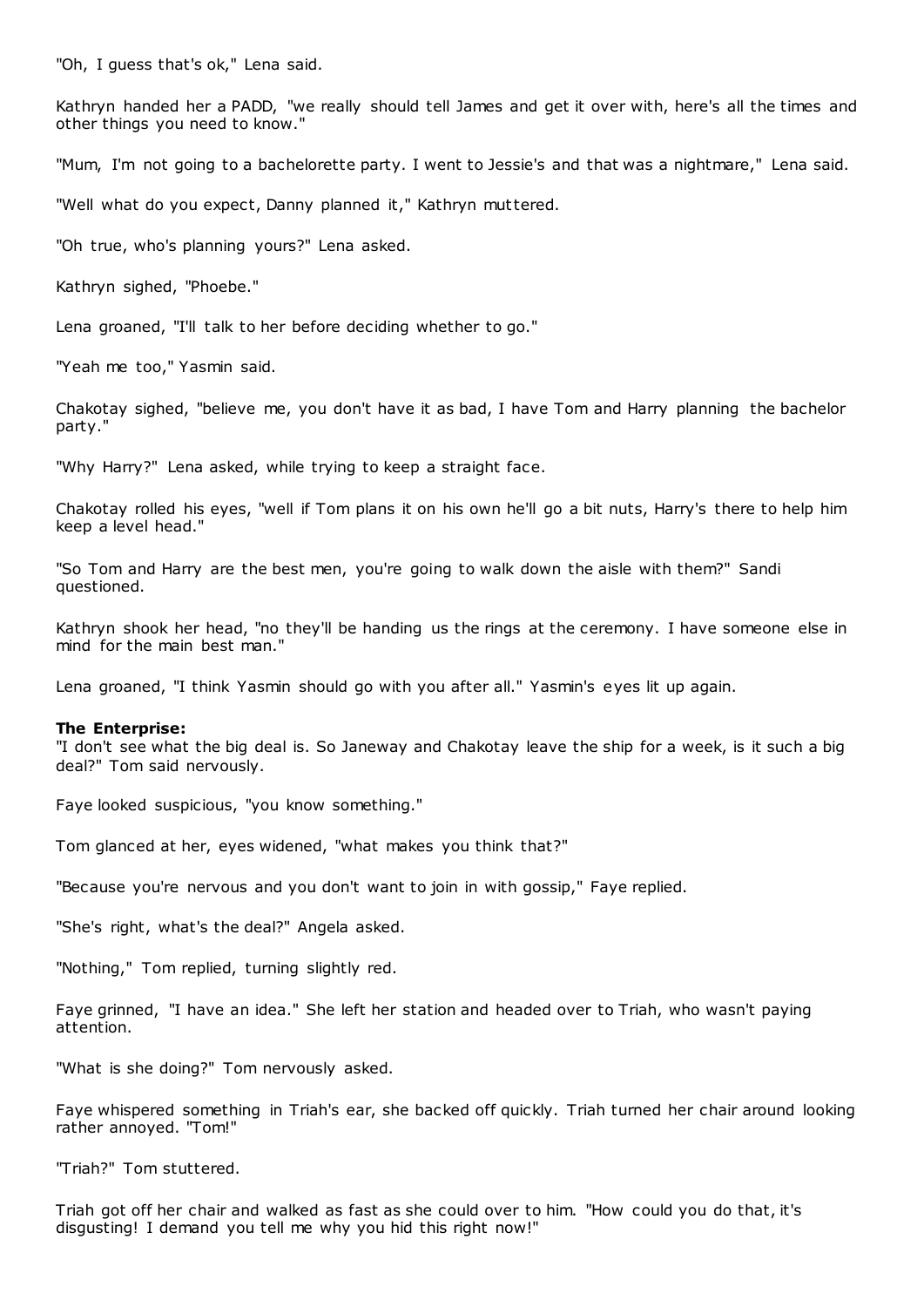Tom turned bright red, "I don't know what you mean."

"What did you tell her?" Angela asked.

Faye shrugged, "I just told her that Tom spilt food down his shirt underneath, didn't clean it and hid it under his main uniform. He'll crack."

Angela smiled, "ah, she's been a little more moody about cleanliness lately, good job."

"But but..." Tom stuttered.

"You do know what I mean, tell me now!" Triah screamed at him.

"Ok ok," Tom stuttered. "Janeway and Chakotay are getting married on Saturday. She told me, Harry and Phoebe first so we can plan bachelor and bachelorette parties."

Triah looked confused, "that's not what I was on about."

Everyone else looked rather shocked. "What? Why would they hide this from us?" Faye asked.

"I don't know, I think they wanted to surprise everyone with the parties," Tom replied. He looked up at Triah, "what were you talking about?"

"Faye told me you spilt curry sauce on your shirt, the grey bit underneath your main uniform," Triah replied.

"Oh crap, how did she know about that," Tom muttered.

Triah got mad again, "that's it, get your ass down to your quarters and clean it!"

Tom cowered, "yes ma'am." He rushed off the bridge.

Angela shook her head, "I think this is just dumb, let's inform everyone on the fleet."

## **Earth, Durham:**

Jessie followed Richard as he headed out of the living room. "So you'll keep in touch?" he asked.

"Yeah definitely," she replied.

Richard opened the glass door that lead to the passage. "It's ok sweetheart, you get some rest, I'll let myself out the rest of the way."

"No I'm ok really, the door isn't that far away now," Jessie said.

"I know," Richard sighed. He opened the front door. "Once again, I'm sorry I didn't contact you."

Jessie rolled her eyes, "would you stop that, it wasn't your fault."

Richard smiled, "ok you take care." He stepped outside.

Jessie closed the door, she headed back into the living room. James watched her sit down on the sofa, "no arguments, nothing. Tell me your secret."

"Well Sarah upset me so he came here to comfort me. That's the secret," Jessie said.

James groaned, "great, what's up with her anyway?"

Jessie looked uncomfortable, "I wish you'd stop asking. Do you really want me to get upset again?"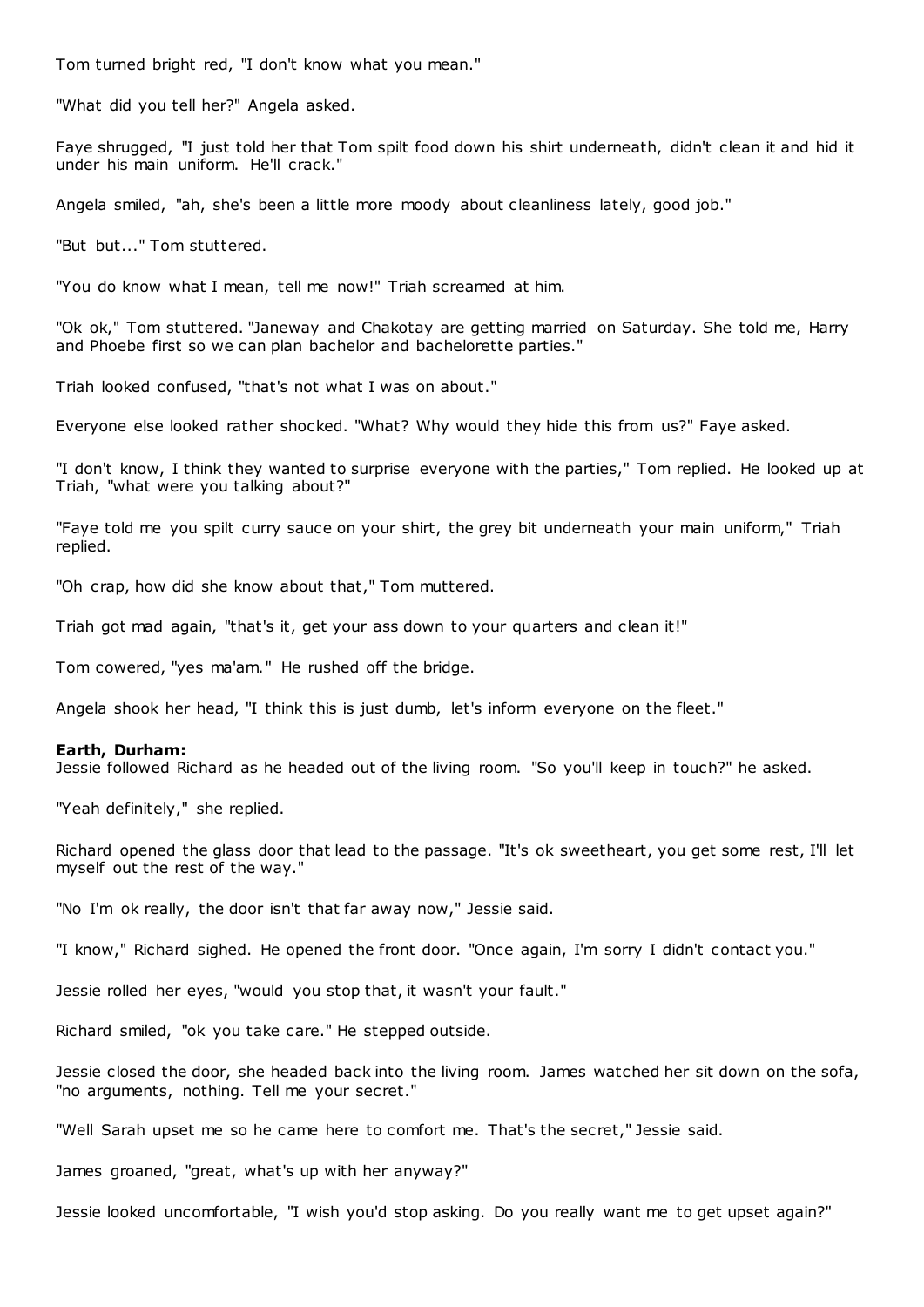"No but..." James replied.

"But nothing. Why are you asking anyway, your last meeting with your mum was good right?" Jessie said.

"I know but I've got the feeling that something's going to mess it up again," James said. There was a loud knock on the door. He got off the sofa to head towards the door, "I'll get it."

"Ok but one quick question," Jessie said quickly. James stopped and turned to her. "Vampires don't generally go out in the daylight, so why are you back so late?"

It was James' turn to look uncomfortable, "there was a, um... slight accident."

"Slight accident?" Jessie muttered.

"Basically we found a nest, several people in a vampire resistance got killed, " James replied.

"Vampire resistance, that's new," Jessie commented.

"Yeah I'll tell you about it later," James said, he turned to leave the room again.

Another knock on the door was heard by the time he opened the glass door. He opened up the front door. "I hope we got the right house," Kathryn muttered to Chakotay.

"Depends, who are you looking for?" James asked sarcastically.

Kathryn and Chakotay glanced away from each other. "Oh good, it is the right house," Kathryn sighed.

"Come in," James said, stepping out of the way. "Sarah's got the coffee filter machine on, it's like she knew."

Kathryn's eyes lit up, "ooh really?" She rushed into the house.

Chakotay followed her shaking his head, "it's decaf right?"

"No," James replied as he closed the door.

"Good, she's only had time for one cup today," Chakotay sighed. He went further into the house.

"Oh god, something's up," James muttered, following Chakotay further into the house. They both got to the living room.

"Well I don't usually give coffee to strange people," Sarah muttered in Kathryn's direction.

"I'm not strange," Kathryn mumbled.

Jessie tried not to laugh, "I'm keeping quiet."

"It's ok, she is strange but we know her," James said.

"Oh, well I don't," Sarah muttered.

"She's my real mother," James said.

Sarah raised her eyebrow, "really, that explains a few things."

"Like what?" James asked.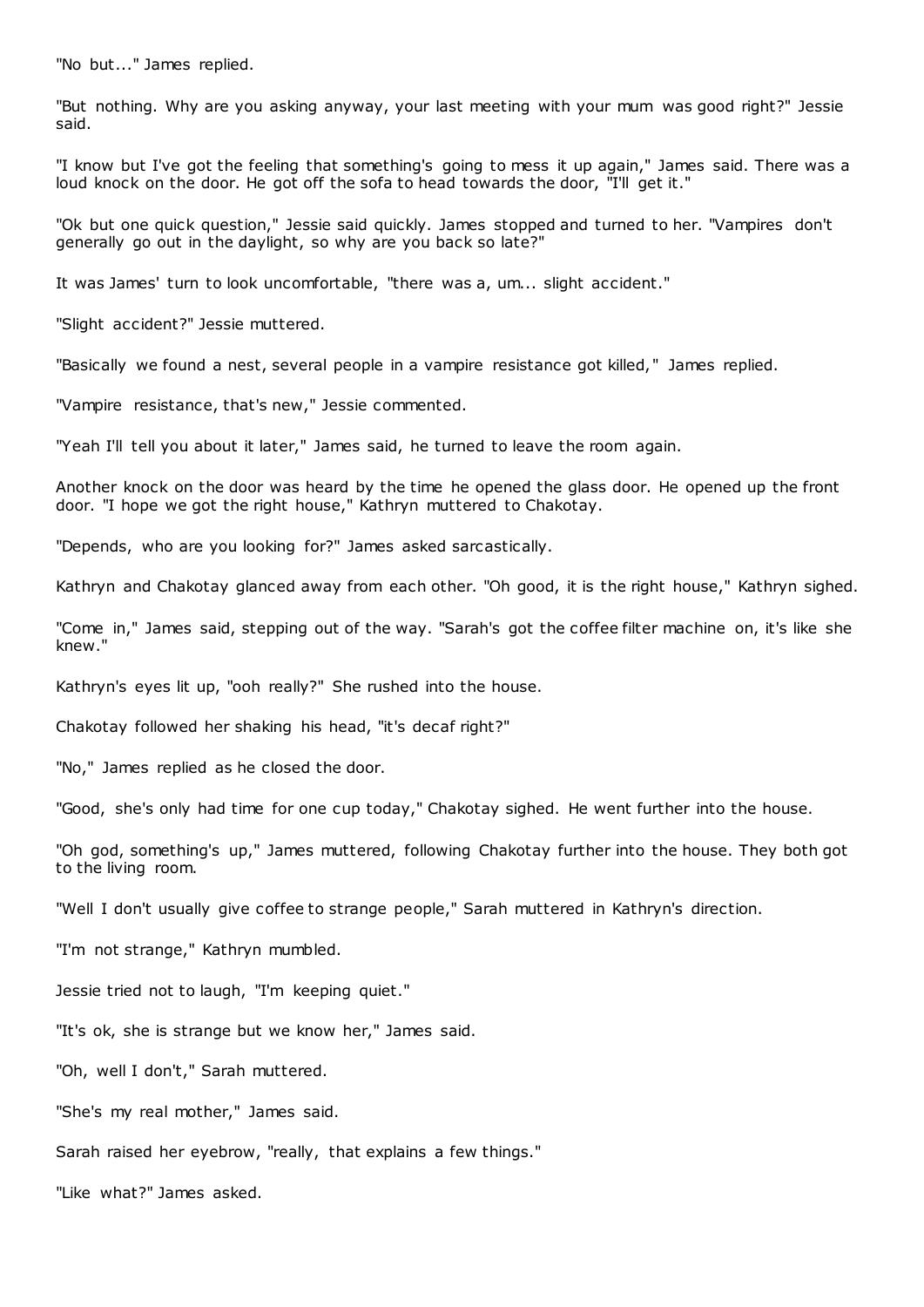"Oh nothing, I just remember buying a full coffee jar one morning and finding it totally empty," Sarah replied.

"Please god, don't finish that story," James muttered as he sat down.

Jessie giggled, "I think we got the basic idea anyway."

Kathryn smiled, "aaw it must have been withdrawal symptoms."

"What, was I fed on coffee granules or something?" James grumbled.

"Don't be silly, there wouldn't have been any for me then," Kathryn said.

Sarah rolled her eyes, "so who's the big guy anyway?"

"Her ex husband and current boyfriend," James replied.

Jessie sighed, "god are you two going to stay together this time? I've never heard of a worse on and off couple."

"Now that you mention it," Kathryn said quietly.

Sarah headed for the kitchen, "I think I heard the timer for the coffee machine go off. How does everyone have theirs?"

"Black," Kathryn replied quickly.

"None," Jessie muttered.

"Same here, I'm fine," Chakotay said.

Sarah glared in James' direction, "you'd better want one."

"Um yeah," James said.

Jessie shook her head, "I told you there was no point."

"What's wrong?" Kathryn asked.

Sarah sighed, "well I'm so glad we have visitors. That filter machine is full, the two of us can't drink it on our own, so there's always some we have to throw out."

"Oh no," James, Jessie and Chakotay all groaned in unison.

Kathryn's eyes widened, "you threw coffee out?"

"Um yeah, we couldn't just leave it," Sarah replied.

Kathryn marched towards the kitchen, "I will help with any leftovers from now on."

"Charming woman," Sarah muttered, following her into the kitchen.

"Yeah and she'd know about that," Jessie commented.

Chakotay sat down in a nearby chair, "so are you getting used to life here again?"

"No," Jessie replied.

"Um ok," Chakotay muttered.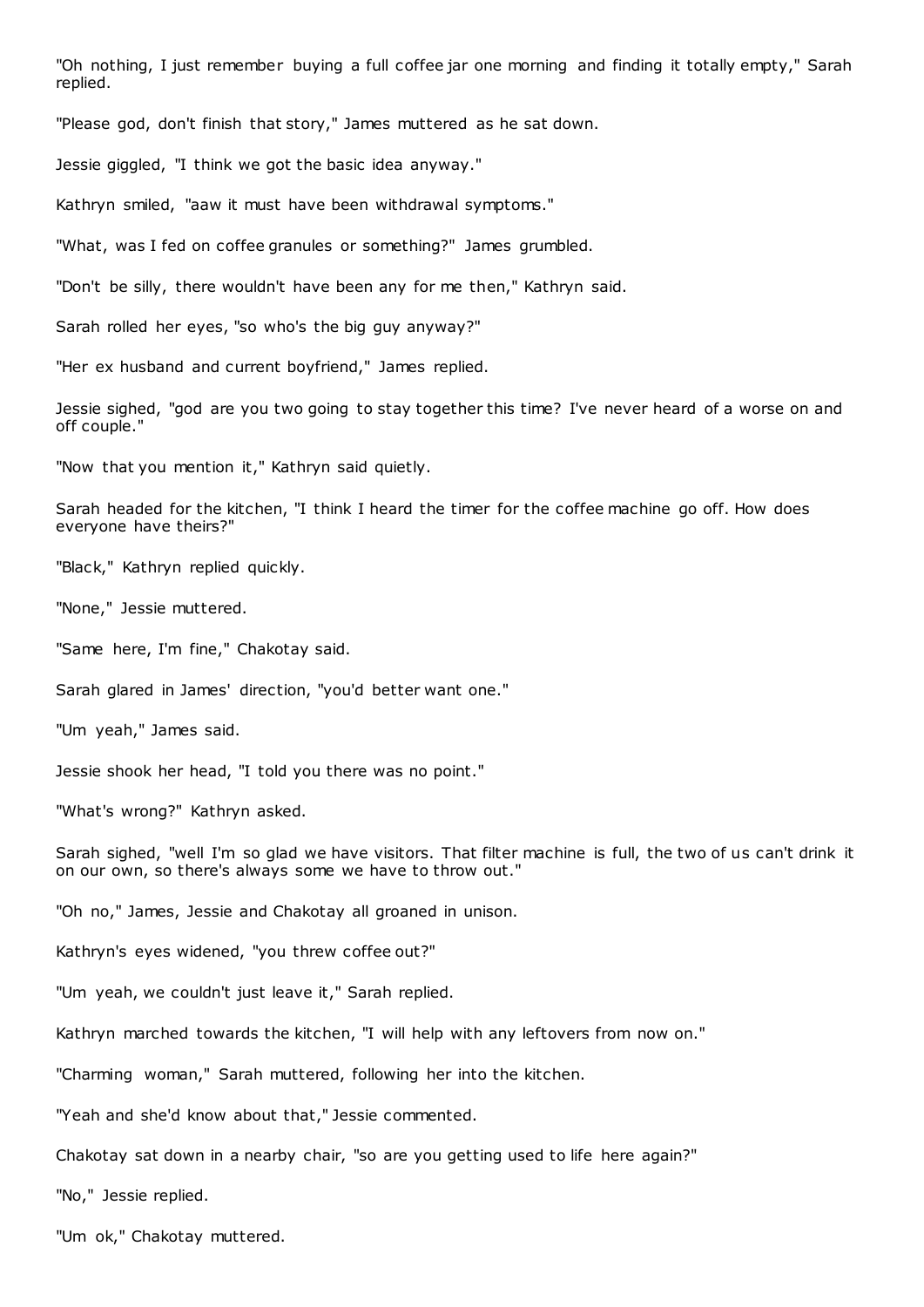"Sarah's been giving us a hard time," James said.

Chakotay nodded, "right, who's Sarah?"

"The really charming woman you just met," Jessie replied sarcastically. "She's our old foster mother."

"Oh I see. How come she's foster mum to both of you?" Chakotay asked.

"Didn't Janeway tell you at some point? After Peter Taylor got caught Sarah adopted James temporarily," Jessie replied.

"That's right," Chakotay nodded his head. "So what's the problem?"

"She saw us as brother and sister, properly," James replied.

"Ah, that's not good," Chakotay said.

Kathryn walked out of the kitchen holding two cups of coffee, "I have to get a filter machine."

Sarah entered the room with two cups of her own, she handed one to James. "You don't have to drink it that quickly."

"I know, I just wanted to try this out," Kathryn said. She sat down on the armrest of Chakotay's seat.

"Right," Sarah muttered. She headed towards the main door. "Strange woman."

"Don't think that we're not thrilled but why are you here?" Jessie asked.

Kathryn quickly sipped at her left cup. "We're here to tell you something."

"Ok then, spill it," Jessie said.

Kathryn's eyes widened, "no thank you, I plan to drink them both."

James tried to keep a straight face while Jessie just glared angrily at her. "She meant tell us."

Kathryn calmed down, "oh sorry." Chakotay tried to hide a smirk with his hand. "We've got some great news."

"Um great, what is it?" James asked.

Kathryn glanced at Chakotay briefly. "Chakotay and I, we're getting married," she said as James was about to drink some of his coffee. He just started staring blankly while slowly putting the cup down.

"Oh my god, really?" Jessie questioned.

"Yes, it's this Saturday at Durham Cathedral," Kathryn replied.

"Well that's great," Jessie said. She glanced over at James, he was still staring at nothing in particular. "Hey, are you ok?"

James slowly glanced at her, "yeah."

Kathryn smiled nervously, "I'm sorry it's so last minute, but we wanted to get married right away."

"Um ok but when, how, why, where..." James stuttered.

Jessie put a comforting hand on his shoulder, "it's ok calm down, it's good news."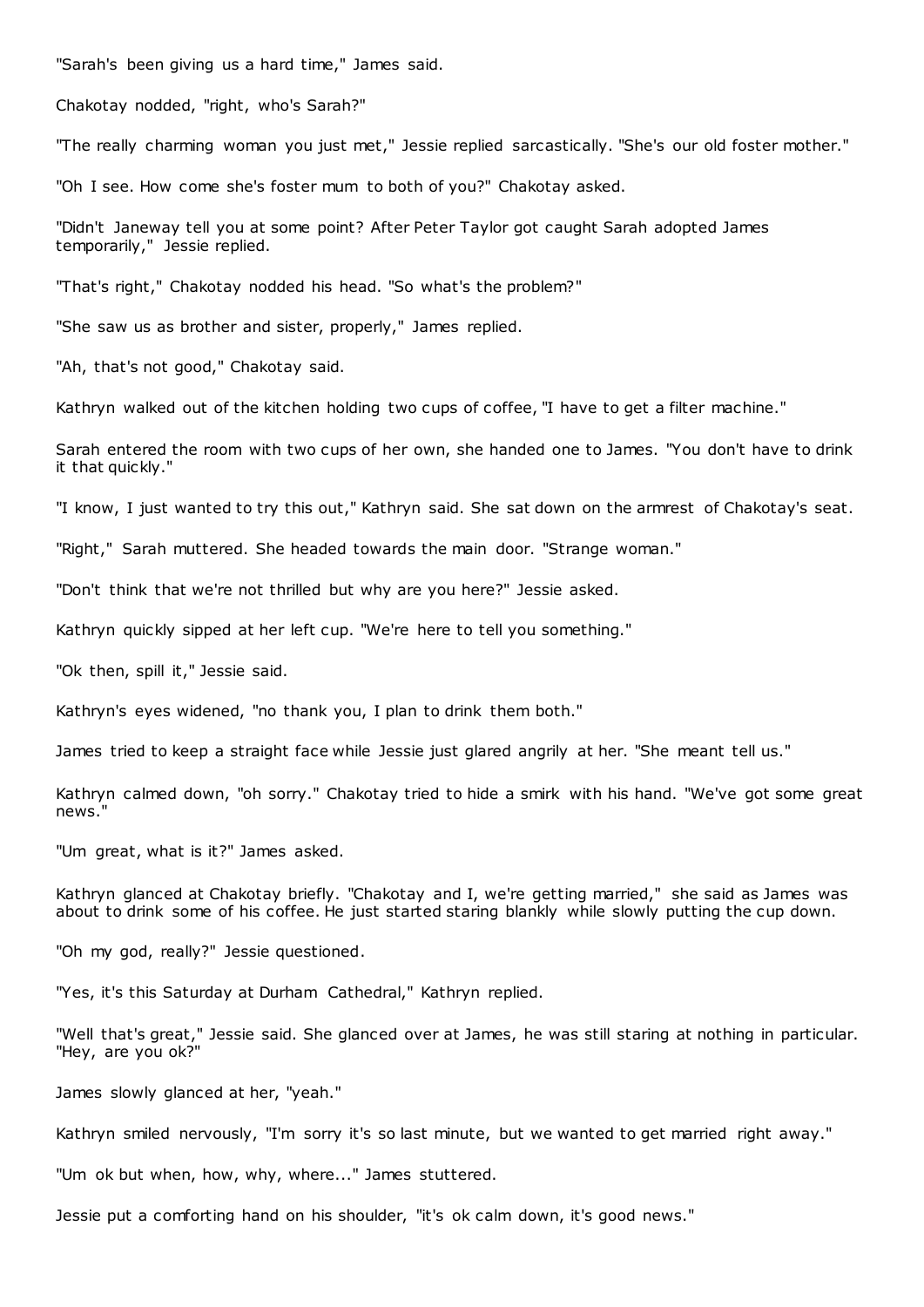Kathryn smiled, "when was last Sunday not long after you left. How, all I'll say it was very romantic . Why, because we love each other. Where, I told you, Durham cathedral."

Chakotay shook his head, "we're not expecting you to get used to this straight away. We're really hoping you both will come, and bring your kids too."

"Actually there is something we need to know very soon, it's important," Kathryn said.

"Ok, what?" James said.

"Chakotay's mother and sister will walk him down the aisle, I'll have my mother obviously but I need someone else, we need a best man. We've already got Tom and Harry planning the bachelorette and bachelor parties, but I was really hoping that you'd be the one to go down the aisle with me," Kathryn said.

"You mean, give you away?" James muttered.

"Well that's the idea yes. My father isn't, well around to do it," Kathryn replied.

"But you already gave me away at my wedding, it doesn't work," James said.

"I know but we weren't really that close back then, we're a little friendlier now and it would be kind of like you were giving me away," Kathryn said.

"I dunno, your mother should just do it," James said.

"We do need a best man," Chakotay said.

"Yeah but Ian and Danny will tell you I'm not the best," James said.

Jessie sat up, "oh why don't we make somebody carry a coffee jar, that can give her away."

Kathryn frowned, "James, what did I give you away too?"

Jessie looked far from happy, "god it was a joke." She pulled herself up and stormed out of the room.

"I'll think about it but that's it. One more insult though and I won't," James said.

Kathryn sighed, "I know I didn't mean to snap but, coffee is never giving me away, ever."

Chakotay and James stared blankly at her, then they both looked at each other. "You feel insulted?" James asked.

"Oh yeah," Chakotay replied.

#### **Meanwhile, Voyager:**

Andrea pulled herself off her chair, "helm how long until we reach our destination?"

"About twenty minutes," Bryan replied.

"Where are we going anyway?" Emma asked.

Andrea rolled her eyes, "the Lyrithien homeworld."

"Does anyone remember why?" Emma asked.

"Uh, no," Andrea muttered.

"Well it would be amazing if someone did cos Janeway just told us to visit them," Jodie said.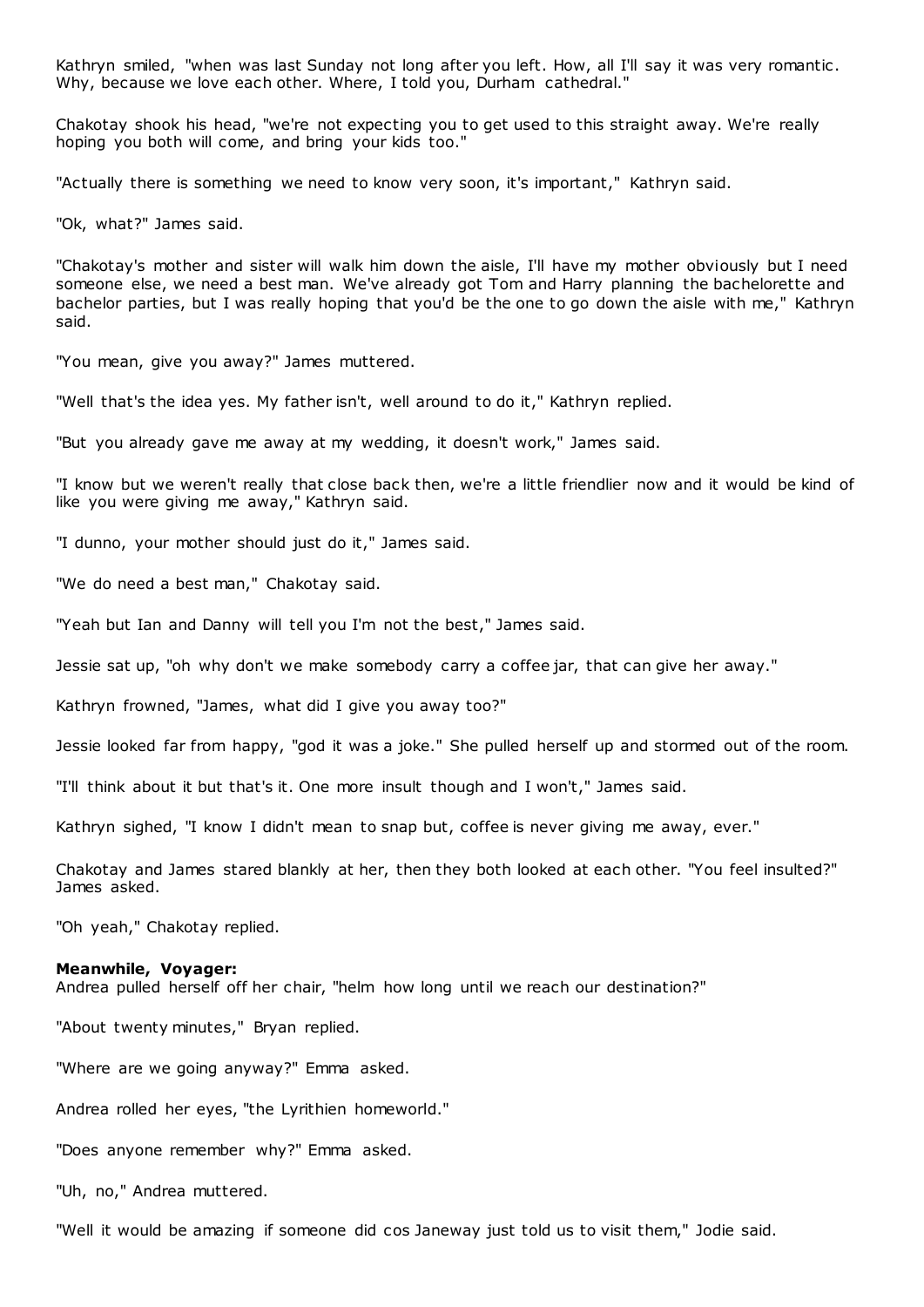"This is very suspicious," Andrea said as she stood up. "Where has she been so far?"

"New Manchester, now she's nearby Durham," Jodie replied.

"So she's just visiting her kids," Bryan muttered, looking disappointed.

Andrea frowned, "if that was so, she wouldn't make us leave Earth."

Bryan shrugged, "well we are spending too much time there."

"No something just doesn't add up. There's something going on, I can feel it," Andrea said. She folded her arms, "you know like it's just on my leg or something." She looked down to find Johnathan tugging on her trouser leg.

"This should be good," Emma commented.

"Um, what do you want?" Andrea asked.

"Chakotay and Janeway are getting married this weekend," Johnathan replied.

Everyone's eyes widened in shock. "Oh god." Andrea muttered.

"They weren't going to tell you until everything was arrange... er, the plans were made final," Johnathan said.

"That's typical. We're going back," Andrea said.

Bryan turned around to stare angrily at Johnathan, "how come you know this?"

"Dad told me," Johnathan replied.

Bryan narrowed his eyes, "dad never tells me anything."

"Cos you would never know what to do with the info, see ya," Johnathan giggled, he ran off.

"I hate that kid," Bryan grumbled.

"Whatever, set a course for Earth. I'm not missing a party, unless a planet was in danger or something," Andrea said.

"Really?" everyone said.

Andrea shrugged, "depends which planet."

Bryan turned back around, "ok, setting a course."

# **The following night, Newcastle Quayside:**

Chakotay picked up speed to catch up with Tom and Harry, both were leading a group of guys down a wide street. "Ok guys, you remembered the deal right?"

"Yeah yeah, no strippers god," Tom groaned.

"Oh and by the way, we didn't plan on telling everyone until earlier tonight," Chakotay muttered.

"Triah is really scary right now, sorry," Tom said.

"Don't be, everyone needed more time to get ready. Some people need babysitters, some people need to tell superiors they may be late the next day, you know because of hangovers," Harry commented.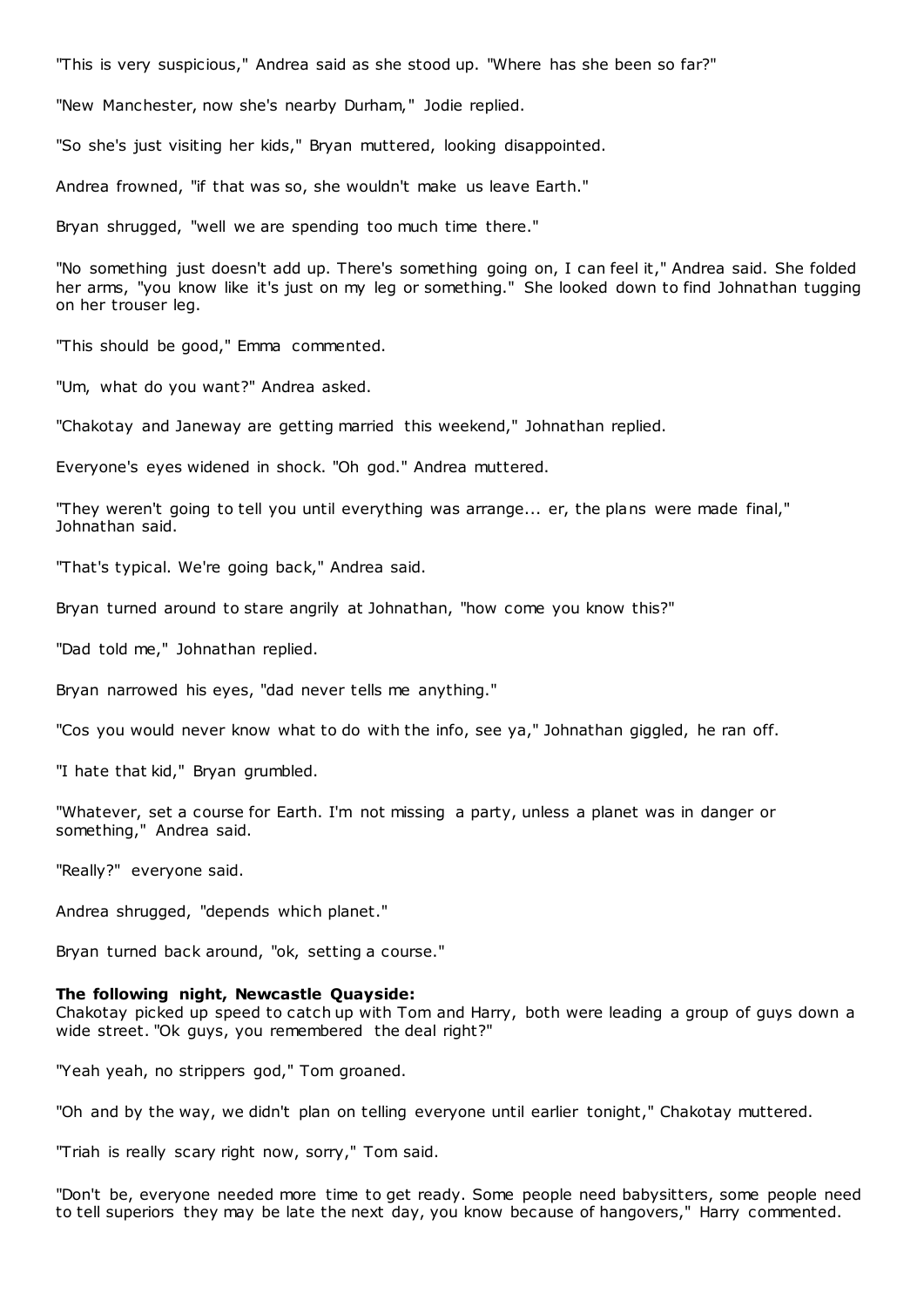"Yeah," Tom nodded his head.

Chakotay sighed, "fine. Where are we going exactly?"

"Some nice club I found, I booked it just for us tonight. We've also got a live band," Tom replied.

Harry shushed him, "Tom, you'll give it away."

Tom blushed, "oh yeah right." He and Harry picked up speed again.

"Why don't I like the sound of that?" Chakotay grumbled.

## **Meanwhile, in a place called Costa Coffee:**

Lena and Jessie stood together in the corner, holding small colourful slushy drinks. "You know I should have planned this," Jessie said.

Lena glanced at her, "yeah, anyone else but Aunt Phoebe should have. It's going to be a long night."

Kathryn ran over to Phoebe, she hugged her tightly. "This is so nice. How did you know?"

"Well it wasn't that hard. We like coffee, so the obvious choice was a coffee shop," Phoebe replied.

"I love this city," Kathryn giggled, she ran towards the counter.

Gretchen nearby just sighed, "this may be a stupid question but does this place sell tea?"

"Supposedly," Phoebe groaned, she walked off.

Yasmin rushed over to Lena and Jessie holding a large brown slushy, "hey guys, you should try this, it's nice."

"Um ok," Lena muttered. She tried to take it away from her but she kept a tight grip of it.

"Sorry, it's harder than I thought," Yasmin said, eyes getting slightly wide. She walked away sucking on the straw.

"I'm thinking that's a coffee frappuchino," Lena said.

"Hmm yeah," Jessie nodded her head. "Well it could be worse, there could have been strippers."

Phoebe climbed onto the counter, and clapped her hands. "Ok girls listen up, I've got a great game planned out. I've got five stripped..."

Some of the girls looked rather interested, "ooh?"

"Let me finish, stripped coffee jars," Phoebe snapped.

The same girls groaned, "oh god."

"What do you expect, it's Janeway's bachelorette party," one grumbled.

"The aim of the game is to test each one and guess it's brand. We mix them up again for the next person. Whoever guesses the most correctly wins the whole lot," Phoebe said.

"Ohno, the party is getting slightly wild already," Naomi muttered sarcastically.

"Anyone want to play?" Phoebe asked. She and Kathryn put their hands up. "Oh come on, we need at least one more person."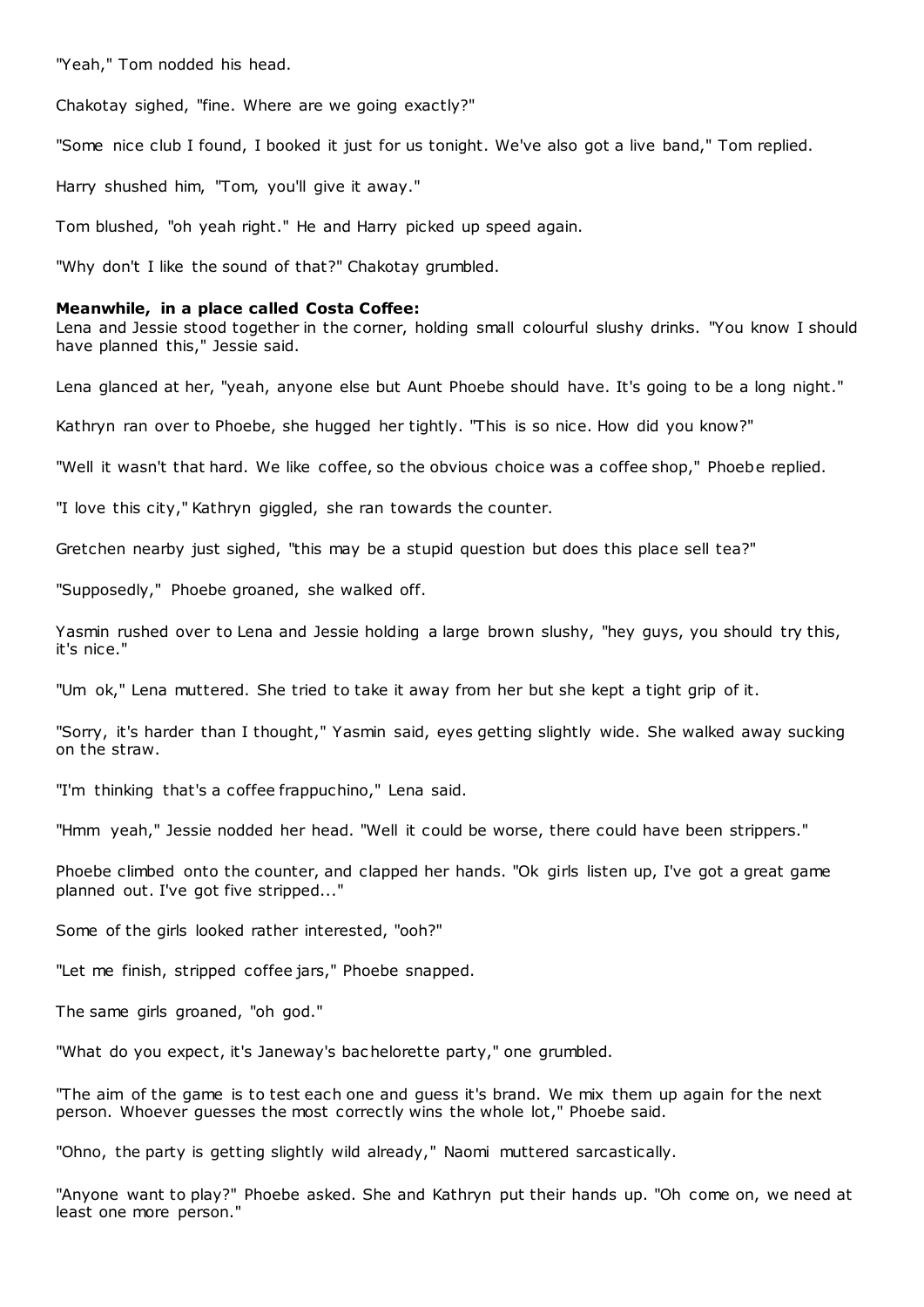Yasmin put down her slushy, "ooh ooh, I wanna play!" She quickly picked her slushy back up.

"Um Phoebe," Lena said.

"You want to play too?" Phoebe asked.

"No, I was thinking of picking up a CD player or something. We need music ," Lena replied.

Phoebe rolled her eyes, "fine, music wasn't until later but ok."

"Oh so there is a CD player around then?" Lena questioned.

Phoebe climbed off the counter, disappeared behind it. Not long later she appeared again holding a CD player, "here."

Lena walked over to pick it up, "finally, I'll have to get some decent CDs though." She walked off with it.

"Oh there's a CD store nearby," Phoebe said.

"Great," Lena grinned. She glanced at Jessie, "wanna give me a hand?"

"I thought you'd never ask," Jessie sighed in relief. She and Lena headed out of the shop.

One girl ran up to them, "oh can you get at least one album by a boyband please?"

Lena was about to reply but Jessie just slapped the girl. She smiled innocently, "this is a bachelorette party, not a funeral honey." She stepped out, Lena followed her.

#### **Meanwhile:**

All the guys were hanging around Danny and Ian's club, most of the unknown ones were on the dancefloor cheering on the live band, or just dancing stupidly. The live band were a bunch of girls dressed slutty.

Chakotay walked over to Tom, he was dancing slightly nearby a large speaker. "I am going to kill you. I said nothing sleazy and that includes slutty live bands."

"What, sorry Chakotay I can't hear you!" Tom yelled, he walked away.

Chakotay rolled his eyes, he headed towards the bar. Daniel, James and Neelix were sitting on the stools, while Ian and Noah were behind the bar.

"Ok hit me," Daniel muttered. Ian filled the shot glass with a strange red drink. Daniel quickly downed it, "hit me."

"I think I've lost count here," Ian said.

"Don't worry, it takes a lot to get me drunk. Hit me," Daniel said. Ian sighed as he refilled the glass. "Hit me." James nearby just rolled his eyes, Chakotay stood beside him.

"Noah, whiskey please," he ordered.

"Yes sir," Noah grinned. He headed over to the mini fridge.

"Hit me," Daniel said. James reached over and smacked him across the head, like expected he fell off the stool.

Chakotay and Ian stared at James looking amused. "Uh, no fighting in my club," Ian said, trying to keep a straight face.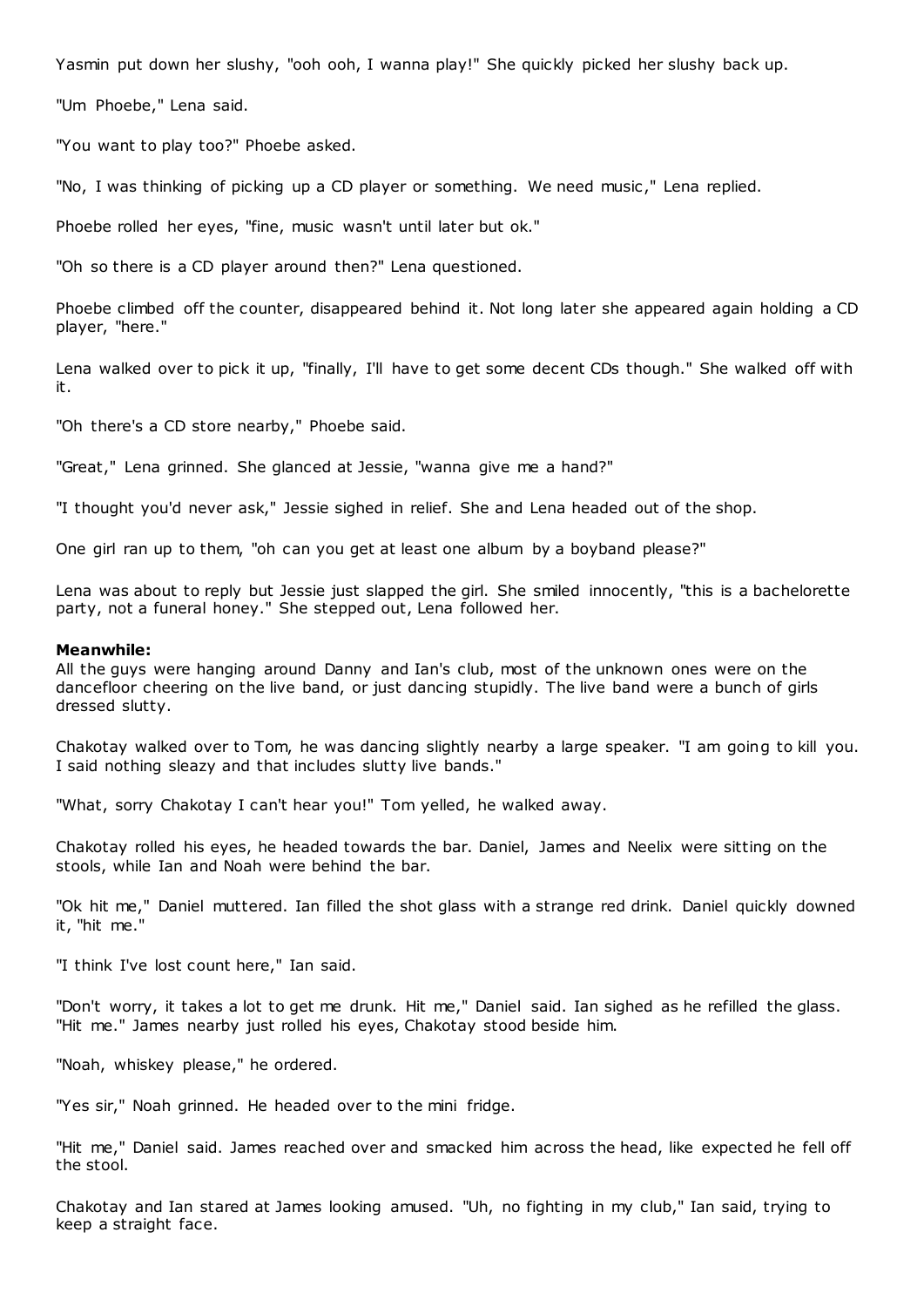"What? He was asking for it," James said, trying to look innocent.

Ian sighed, "I think I'll leave the bottle."

Noah handed Chakotay a whiskey bottle. "Thanks," he said.

"Well Chuckles, this is a good party," James said.

Chakotay sighed, "I guess so."

"You just guess so. This is nothing, don't you remember the bachelor party Ian planned for me?" James said.

Chakotay glanced at the ceiling in mid thought, a few seconds later he shuddered. "Oh yeah, I blocked that from my memory. I need more booze to block it again."

Ian groaned, "god you two are wusses."

"You're lucky you're the bar guy and kinda my friend," James muttered.

Ian grinned, "oh come on, you know what I mean."

"I know but it's not a party if I don't threaten someone," James said.

Chakotay laughed, "and hit someone."

Daniel finally climbed back onto his stool, "I think I'll start on the bigger drinks."

James glanced over at him, "I don't do that every party. I only do it when people have shots."

Daniel frowned, "oh yeah, 'hit me', hilarious."

"Ok sorry, I would never forgive myself if I'd let that one slip away," James said.

Ian sighed, "why are you three still hanging around here anyway? It's only a live band, they're not that bad."

"They're crap," Daniel commented.

Chakotay rolled his eyes, "I'm only here because I'm sure Tom's got another surprise for me, probably involving the live band."

Right on cue Tom got onto the stage once a song finished. The lead singer handed him the microphone. "Hello boys, welcome to Chakotay's bachelor party. The man himself didn't want to have strippers so we're going to have to have fun in another way."

A lot of the guys moaned in disappointment. "Oh no no, it's going to be good. We've got drinking games, more brilliant songs by the girls here and when they're done they'll be joining us on the dancefloor."

"Why does that sound suspicious to me?" James questioned, glancing in Chakotay's direction.

"Hmm, yeah," Chakotay narrowed his eyes.

"Right I'll leave you alone for another hour or so. Now it's time for a very special song, it's in honour of our best buddy Chakotay," Tom grinned. "It's a rock version, and slightly edited version of a 'brilliant' song. Enjoy!" Tom handed the microphone back to the lead singer, he jumped down from the stage.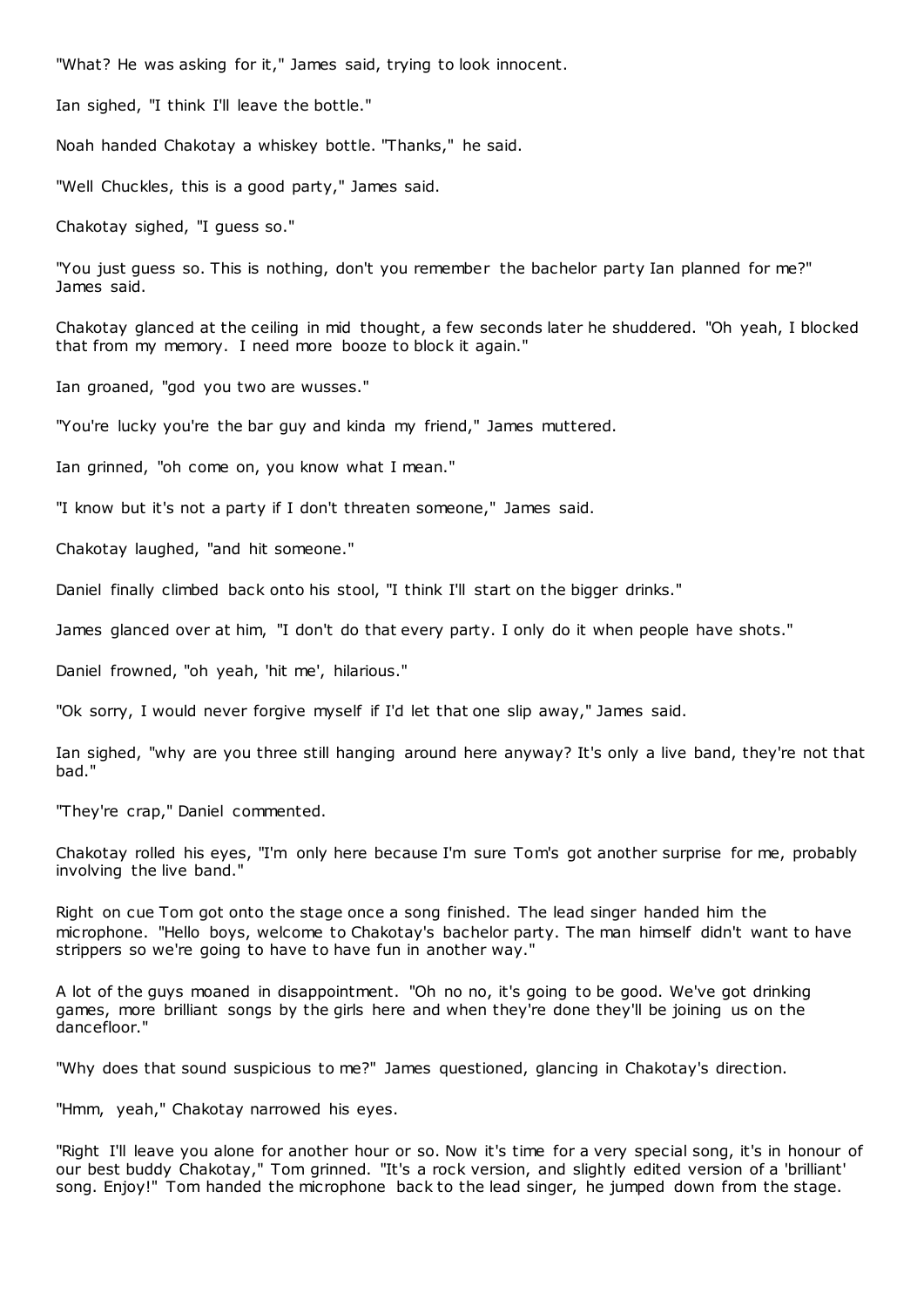"Oooh, oooh, ooooh," the backing singer hummed. The guitarist and drummer suddenly started playing a familiar tune.

"Ooh, akoonah matata, it's a wonderful device!" the lead singer bellowed.

"Ohno," Chakotay groaned.

James and Ian both glanced at Chakotay, trying not to laugh. Daniel just looked confused. "What the bloody hell are they singing?" he grumbled.

Chakotay rolled his eyes, "oh very funny. Hakuna matata, akoonah, very good."

The music calmed down. "When he was a young ma-an, he dissed his tribe and dreamed of the stars. Bows and arrows did not appeal, Ferengi and Cardies did instead."

"Oooh, oooh," the backing singers hummed.

"He was bold and brave, but his dream faded, the fleet life failed, and he became a rebel. Oh woah." The music picked up again. "Akoonah matata, it's a wonderful device. Akoonah matata, ain't no song and dance. It means you can look in, far deep into your mind. Yeah, let's have a problem free, vision quest. Akoonah matata."

"So is Tom still invited to your wedding?" James asked.

"Oh he is, he'll just not be alive to attend it," Chakotay grumbled.

# **Costa Coffee:**

"Yeah I win!" Kathryn squealed.

Phoebe slammed her hand on the counter, "damn so close, I demand a recount!"

Gretchen, who was obviously the judge, "sorry, Kathryn won fair and square."

Kathryn giggled, she gathered the jars into her arms. "See you in an hour." She ran off.

Lena and Jessie returned with a couple dozen CDs in their arms, obviously Lena had the most. After dumping them on the ground nearby the CD player, Lena put one of them inside the player. Music started blasting from it.

"I think I deserve another mixed fruit frappuchino for finding that CD," Jessie muttered.

"Can you get me one too?" a familiar voice asked from behind her.

"Do I look like the waitress?" Jessie snapped as she turned around. She softened up after seeing who said it.

"Sorry I didn't mean to sound demanding," Kes said.

Lena walked over, "Kes, what are you doing here?"

"I heard there was a wedding and stuff, I thought I'd attend," Kes replied.

Kathryn stumbled over, "Kessy! Come here and give me a hug!"

"Oh I should have come an hour earlier," Kes muttered through gritted teeth. She headed over to Kathryn, she started hugging her tightly.

"Still want that fruit frappuchino?" Jessie questioned.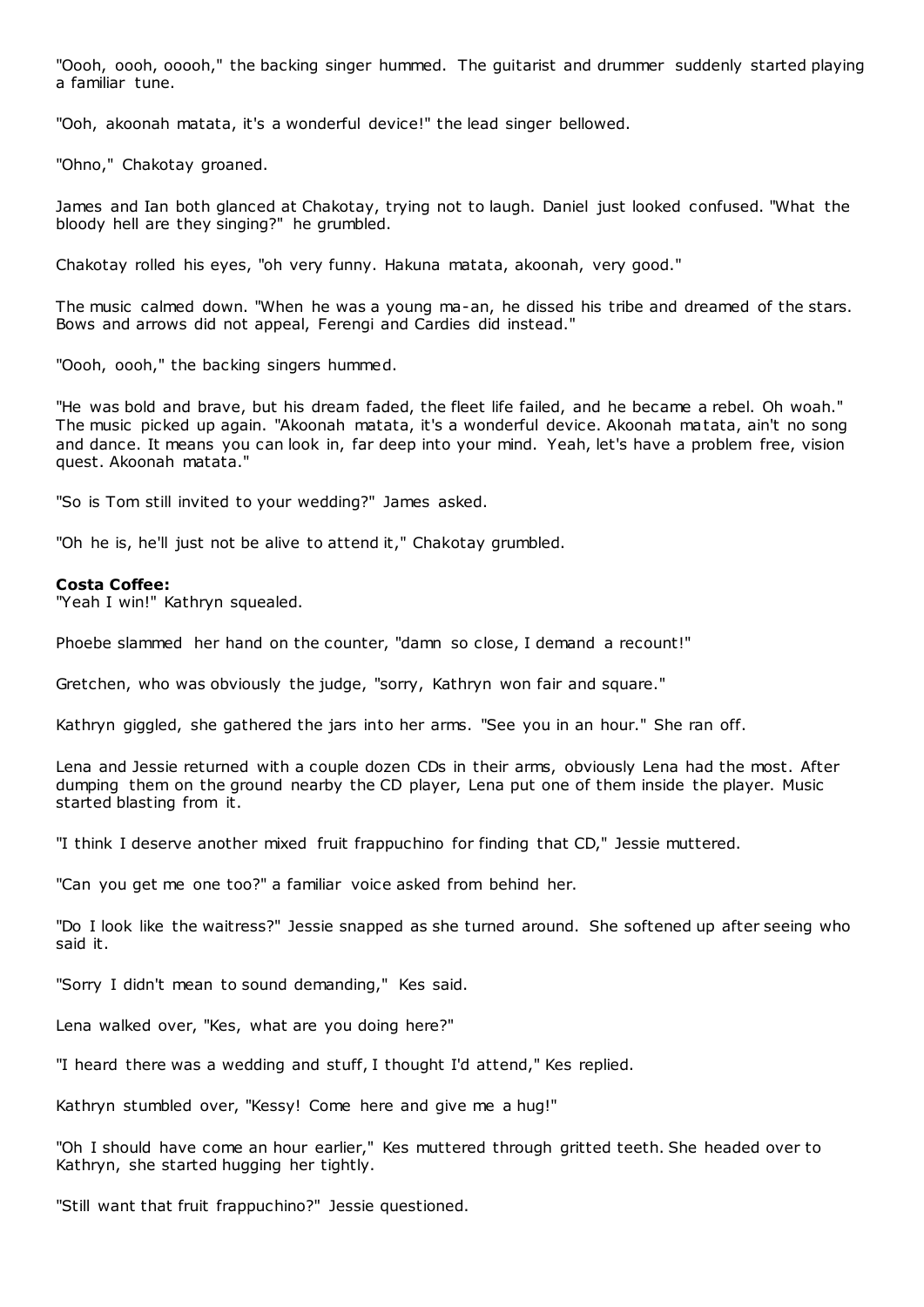Kes finally was freed, "yes please."

#### **The next day, Durham:**

Jessie walked slowly into the living room looking half asleep.

James looked up at her from the sofa, "morning."

Jessie jumped a mile, now she was awake, "oh my god, don't ever do that."

"Sorry," James said.

Jessie looked at him, "wait, why are you still here? I did read that clock right, right?"

"Yeah. The new boss is quite nice, he said I could have a day off as long as I work half a weekend sometime," James replied.

"Oh good, hungover or something?" Jessie asked as she collapsed onto the sofa next to him.

"A little bit, but mum and the bridesmaids have to come here tonight. I need to find somewhere for them to sleep," James replied.

"I forgot, the rehearsal dinner is tonight isn't it?" Jessie said.

"Well tomorrow is the wedding," James said.

Jessie glanced at him slowly, "what?"

"Er you were here when we were told," James muttered.

"I thought it was Thursday, that's all," Jessie sighed.

"A little hungover yourself?" James questioned.

Jessie pulled a face, "yeah right. Even if I was allowed to drink alcohol I wouldn't have been able to have some."

"Why not?" James asked.

"Phoebe planned the bachelorette party, and it was for your mum so you can figure it out," Jessie muttered as she climbed back off the sofa.

"Oh, the only drinks were coffee?" James said.

"No, well yeah mostly, we had the party in a coffee shop in Newcastle," Jessie grumbled. She walked into the kitchen.

James laughed as he got up, "I hope somebody videotaped it." He followed her into the kitchen.

"Why, you've seen your mother high on coffee before," Jessie grumbled.

"More times than I've seen her serious, yeah I know," James said. "It's just I wish I could have been there."

"Oh I see, Chakotay's bachelor party was dull, was it?" Jessie questioned. She started looking through one of the cupboards.

"Ohno it was quite funny actually," James replied.

Jessie picked out a jar from the cupboard, "well, humour me."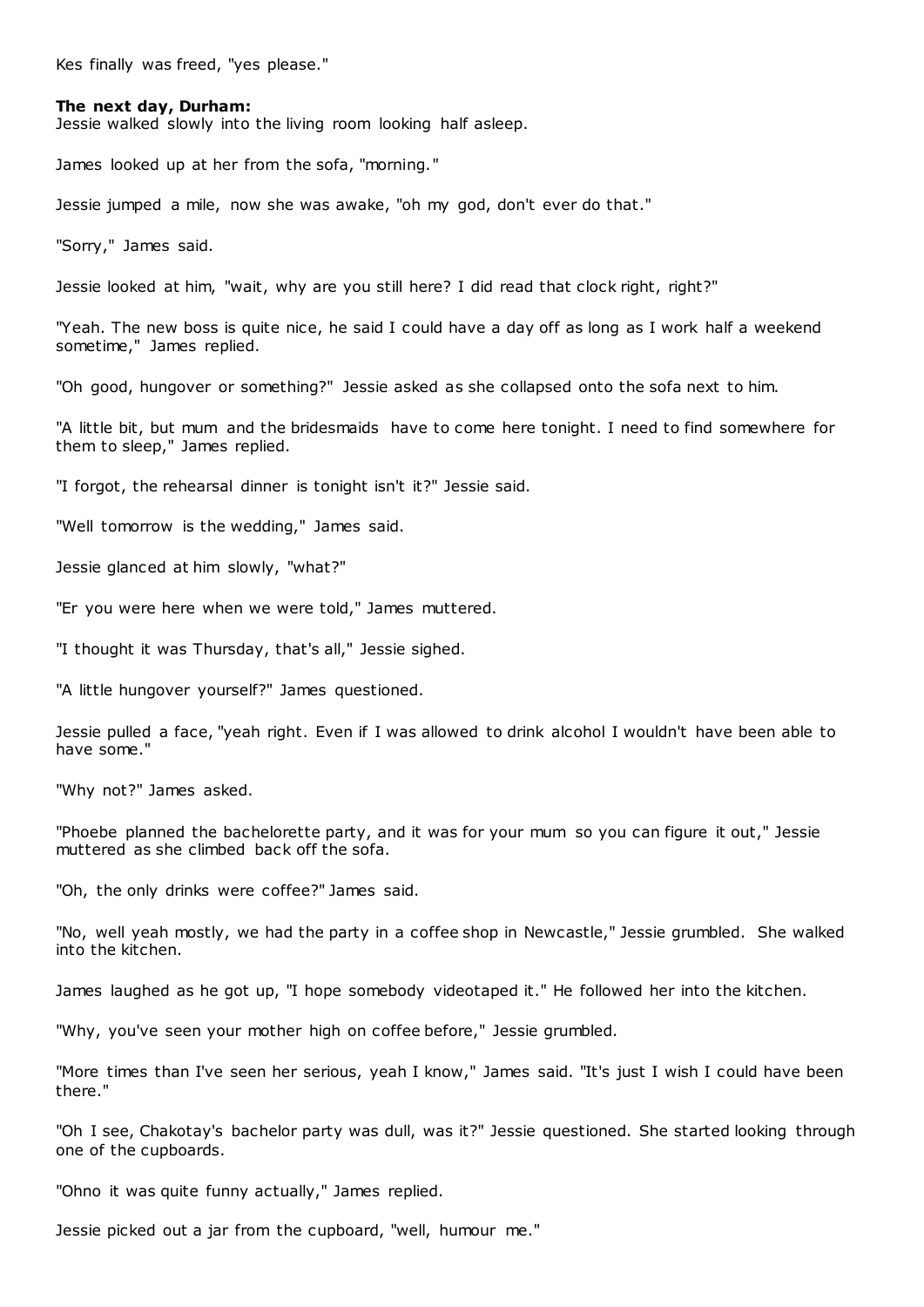"Tom and Harry hired this slutty girl band to sing a few songs. One Tom must have wrote, well parodied, called Akoonah Matata. For half an hour most of us watched Chakotay chase him around, trying to kill him," James said.

"Now that's a video camera moment," Jessie smiled, she tried to open the jar.

"Not if you're comparing it to what happened later," James said.

"Oh did he catch him?" Jessie asked.

"No, Chakotay and Tom came to a compromise. Tom had to do most of the karoake for one thing," James replied. He took the jar off her and opened it easily.

Jessie snatched it back, "thanks."

"They're not pickled onions are they?" James asked, looking disgusted.

"Yes, they're nice," Jessie innocently said.

"Sure whatever," James muttered. "Oh did I mention Neelix got thrown out of the club cos he started to strip?"

Jessie pulled a face, she put down the jar. "You're just trying to put me off the onions."

"No, not at all, he did do it," James said.

"I'm guessing that's not the video camera moment you were going to mention," Jessie grumbled.

"No definitely not," James muttered. "There were a few really, after a drinking contest Ian decided to make it karoake night."

"Oh you went to Ian's club," Jessie said.

"Yeah, you won't believe how many good songs his karoake machine has," James said. "Ok Craig opened up the 'show' with Left Outside Alone, dunno why..

# **Flashback (oh come on, you know it's more fun this way):**

"Oh woah, ooooh!" Craig squealed. "Oh maybe you should know, just how it feels to be left outside alone! When it's cold outside... there's no kind of atmosphere. I'm alone, more or less."

"Craig, wrong song!" Harry yelled at him.

"F<sup>\*\*\*</sup> you!" Craig snapped. "Let me fly far away from here. Fun fun fun, oh this is the wrong song." He then collapsed.

Ian walked onto the stage, "uh, let's hear it for Craig everyone." He knelt down and pushed him onto the ground. "Next we have Neelix!"

Neelix drunkenly climbed onto the stage, Ian handed him the microphone while slipping a earplug in his ear. "Hey everybody, I'm going to sing Sleazy."

"Oh god," nearly everyone groaned.

Ian nervously selected the song, he put his other earplug in. "I'm so glad this is a PG episode," he muttered.

"Ooh touch and a kiss, this is my kind of pleasure, we love the girls cos the girls have the treasure," Neelix slurrily said into the microphone.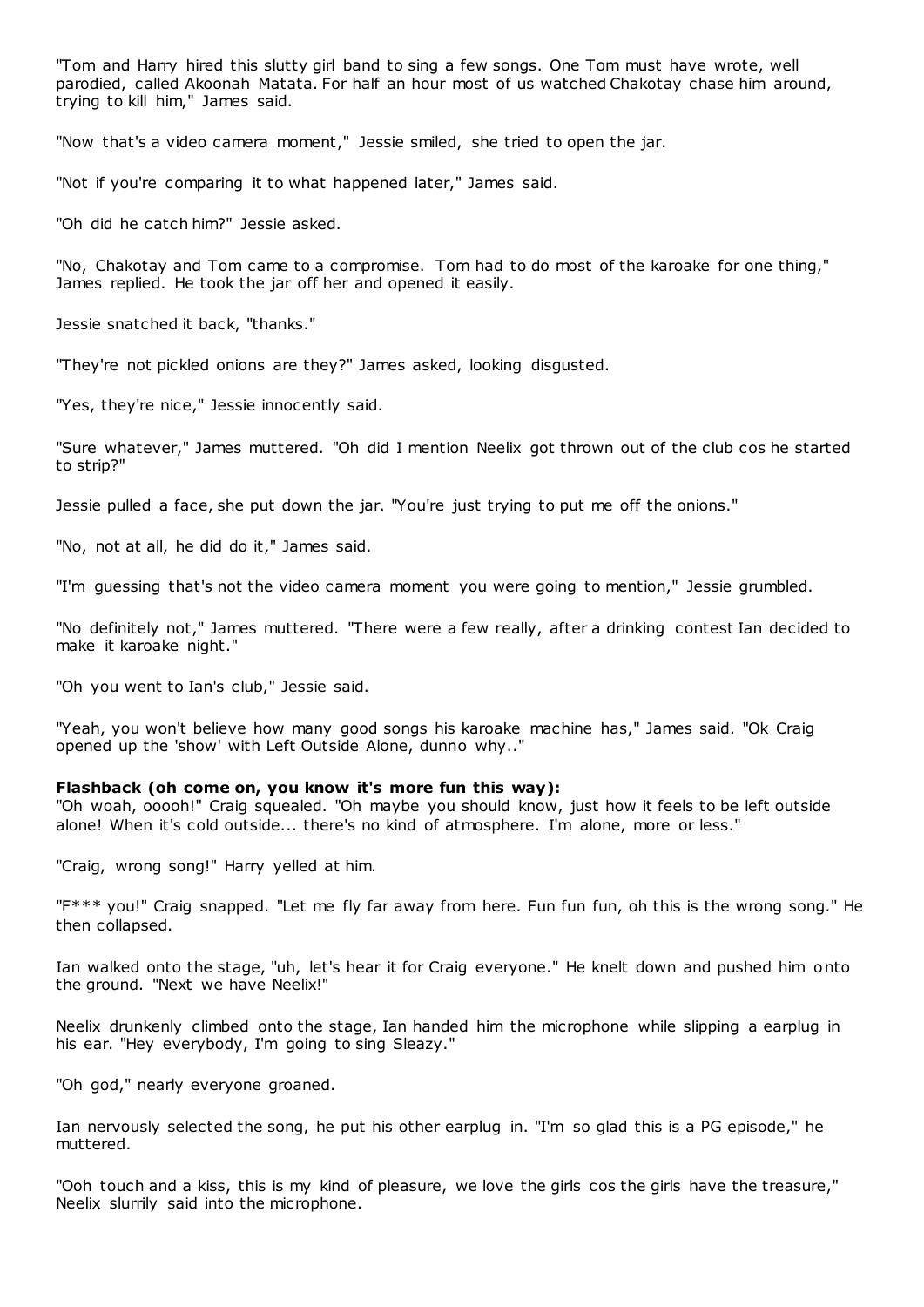"This is a girl's song and it's a bit... um rude, we're doomed," Chakotay muttered.

James glanced at him looking confused, he took out a earplug, "what?"

"Never mind," Chakotay rolled his eyes.

"It's kinda sleazy!" Neelix yelled out. He started to take off his jacket, "dance with me..."

## **Present day:**

"James, unless you want me to go gay I suggest you stop telling that part," Jessie grumbled.

"Sorry," James muttered.

## **Flashback:**

Ian walked back onto the stage, "sorry about that, thank god this is a PG episode." Everyone in the room agreed by nodding their heads or shrugging. "Next up we have Harry."

Harry walked onto the stage. "Thanks Ian. I'm going to sing a song that means a lot to me right now, ah screw that, I'm singing Jump." As soon as the music began he started jumping up and down.

"Your eyes, tell me how you want me. I can feel it in your heartbeat. I know you like what you see," Harry tried to sing. He continued to jump up and down like an idiot all the way through the verse.

"If you want more, more more! Then jump!" He suddenly jumped into the crowd, everyone got out of the way in time so he just fell onto the ground.

Ian walked back onto the stage, "uh, Harry everyone." Everyone clapped.

#### **Present Day:**

"Ok I think I get the picture," Jessie giggled.

"Well the best ones went first, well excluding Kevin," James said.

"Oh tell me what happened," Jessie said.

"No you got the picture," James said, he walked out of the room.

Jessie pouted, "that's just mean."

#### **Later that night, Durham City:**

All of the main cast, most of the guest stars and some unknown people had all gathered in a large hall inside Lumley Castle.

Harry jumped up with a glass, "ok ok attention!" He used a spoon to tap the glass hard, "I'd like to make a toast!"

Tom pulled him back down, "Harry, the party's just started. You're not drunk already are you?"

"Hey, three parties in a row. I can get drunk at two and I'd still remember one!" Harry yelled at him.

Tom looked nervous, "um yeah."

"God I'm bored, isn't there supposed to be a DJ at this thing!" Harry yelled.

Tom looked rather embarrassed, "I think that's after the wedding."

"Oh bugger," Harry grumbled. He sat down in his chair and fell asleep with his head on the table.

Tom looked around, "has someone been spiking his drinks or something?"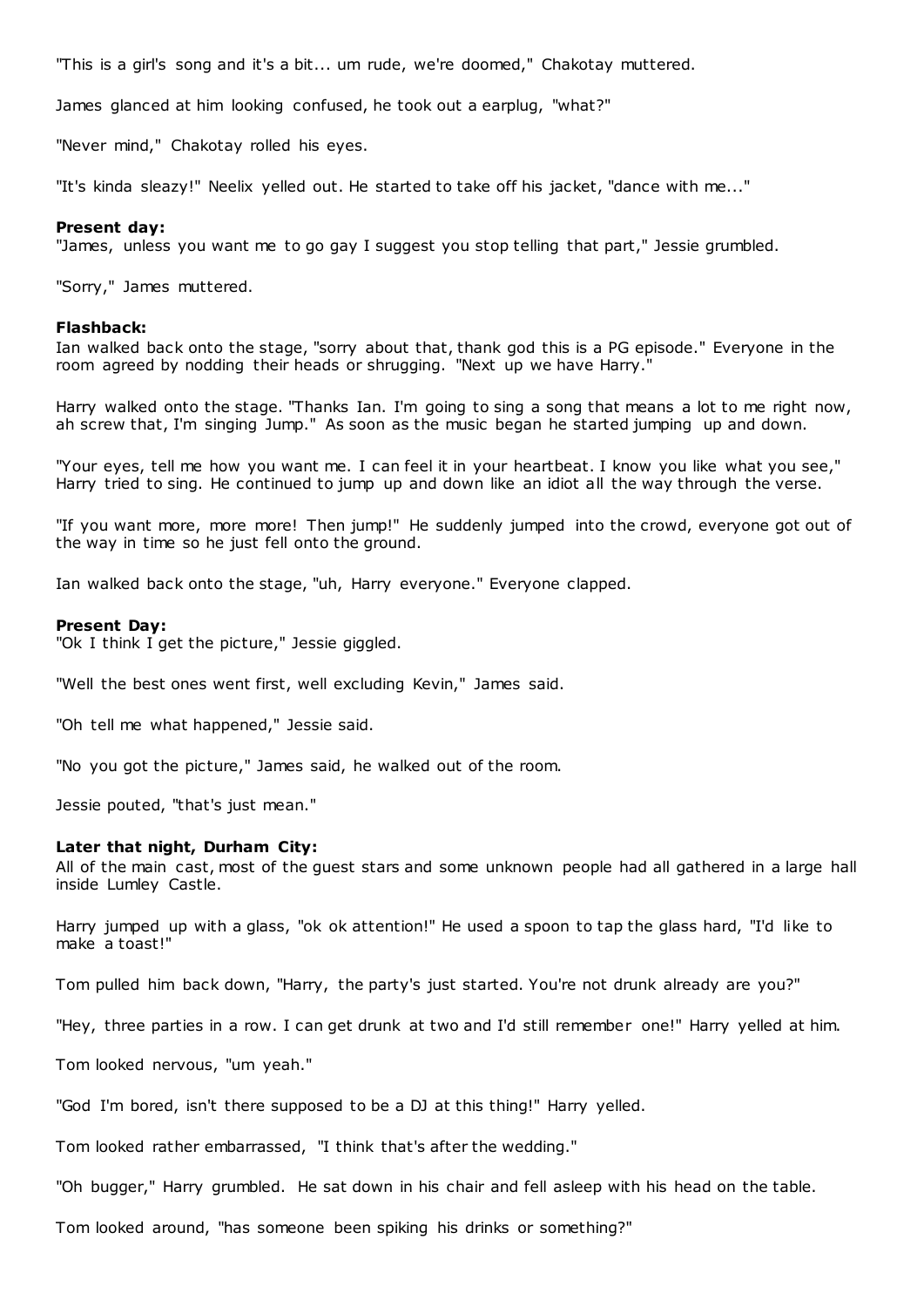Johnathan climbed out from under the table, "what was that dad?"

"What are you doing under there?" Tom asked.

Johnathan tried to look innocent, "not swapping everyone's water with pure vodka that's for sure." He ran off towards his mother.

"Oh god," Tom muttered. He stood up, "trust Harry to be the only one with water... wait uhoh." He glanced over towards Annika, she obviously had water too.

"Yes I know, I thought 'what the hell, I haven't wore it in a while'," Annika giggled.

Admiral Patterson and Paris both looked uncomfortable. "So you think it's appropriate to wear a lime green catsuit at a rehearsal dinner?" Patterson asked.

"Well yes... why not!" Annika snapped. She finished off her drink. "Ooh that's the nicest water I've ever had in my life, I'm going to get more." She walked off just as Tom reached her.

"Dad, is she drunk?" he asked carefully.

"I don't know, I'm not sure how she acts when sober," Paris replied.

"I hope she is drunk, good god," Patterson muttered, he walked away.

Tom groaned, "ugh, this is not going to be good."

Not far away Jessie walked over to Kathryn and Chakotay. "Hey guys, can I ask you something?"

"Depends what it is, well obviously we won't know until you ask," Chakotay replied.

Jessie stared blankly, "ok whatever. I know a lot of the girls are bridesmaids, Duncan & Sasha go down the aisle at least, and you asked James to be best man."

"That reminds me, can you tell him that the wedding's tomorrow and I need his answer tonight," Kathryn said.

"Fine!" Jessie snapped. Chakotay and Kathryn glanced at each other nervously. She calmed down quickly, "ok I was wondering, do you have any jobs I can do?"

"Oh, you want to be part of the wedding?" Kathryn questioned.

"Well I am family aren't I? Why am I the only one who's not included?" Jessie replied.

"I'm sorry Jessie, it's not personal, it's just I didn't think you'd want to be included," Kathryn said.

"Oh, well I do so can I?" Jessie asked.

Kathryn glanced at Chakotay, "I'll tell you what, I'll have a think about it and get back to you."

"Thanks," Jessie said, she walked away.

A guy dressed up in an old fashioned suit walked up to the couple, "ma'am the banquet is ready."

"Oh good, do you have any coffee?" Kathryn asked.

"You get that at the bar," the guy replied.

"Oh why didn't you say so," Kathryn giggled. She kissed Chakotay on the cheek before rushing out of the hall.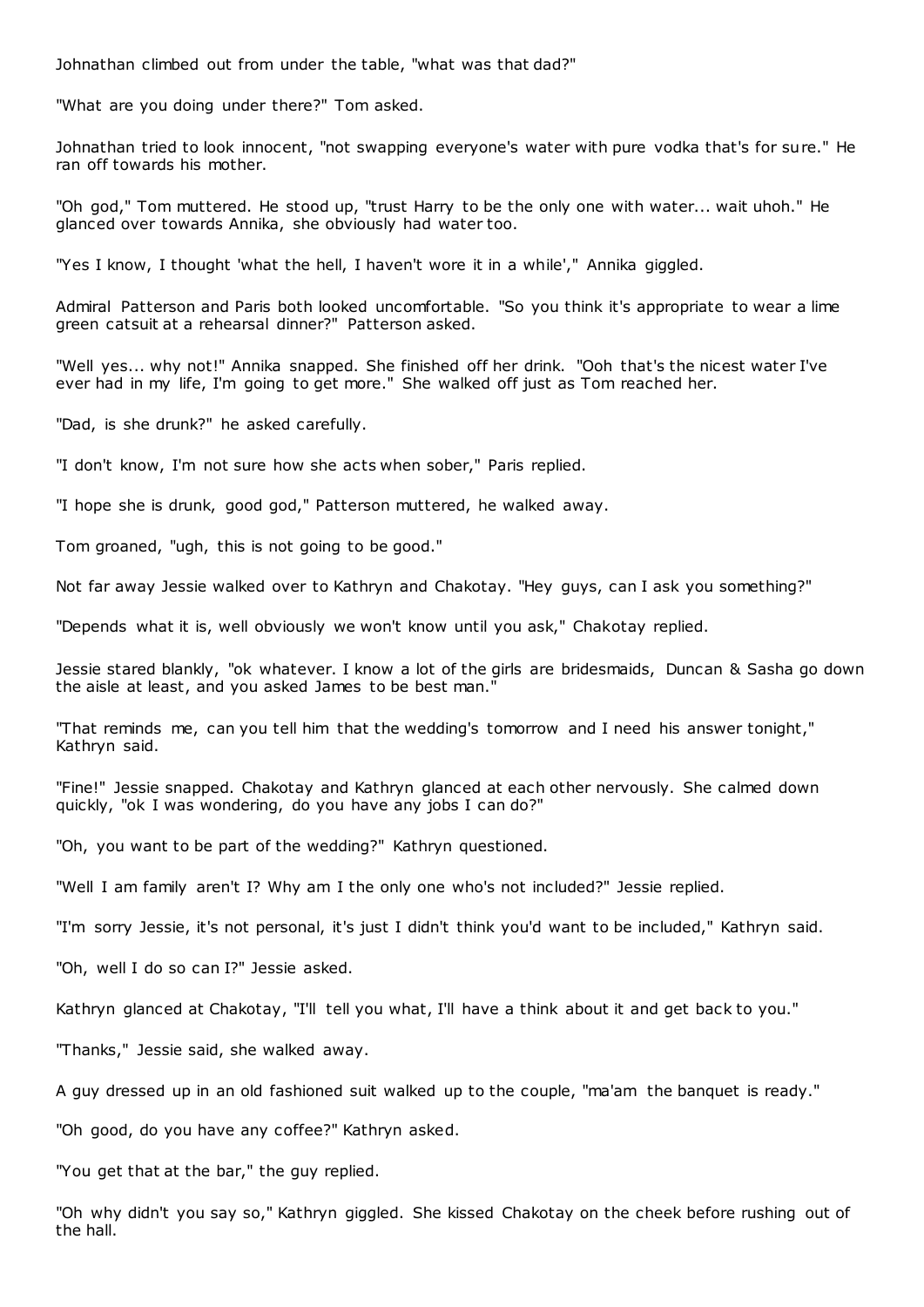"I'll let the guests know," Chakotay said.

## **Two hours later:**

Music was now playing around the hall, a few people were dancing. Craig had taken DJ duty, but he wasn't really alone.

"So why did you dedicate the Red Dwarf theme tune to Lena last night?" Tom asked.

Craig glanced at him looking annoyed, "shut up or I'll tell James or maybe even Jessie that Johnathan touched their daughter's butt."

Tom's eyes widened, "okeydokey." He walked away but seconds later he came back. "Did he, cos if he did I'm still dead."

"No god, you're missing the point," Craig grumbled.

"Oh right," Tom said, he walked away again.

Meanwhile Kathryn was talking to the bar man in one of the neighbouring rooms. "That coffee is nice, you must lose a fortune considering it's an alien kind."

"I don't know ma'am, I don't buy it, I just serve it," the bar man said.

"Oh ok," Kathryn sighed.

James came over to the bar, "can I have two more glasses of coke?"

"Sure. Diet, cherry, vanilla, lemon, caffeine free or normal?" the bar guy asked.

Annika ran into the room giggling, "you can't catch me!"

Duncan ran in after her, "god you run fast for someone in heels." He looked around for something, he picked up a glass bottle and continued running after her. "Give me back my sweets cow!"

"Come and get them!" Annika giggled, she evaded him and ran out of the room.

"Um, maybe one of them could be just diet and one cherry," James muttered.

The bar man looked amused, "good idea." He quickly filled two glasses, he put a straw in each one. "Ok, blue is cherry and white is diet."

"Great thanks," James said, he picked them up and headed out of the room.

Kathryn started to follow him, "did Jessie tell..."

"Yeah, I'll get back to you. I know Annika's annoying and dies all the time but I don't want Duncan to kill her," James said.

"Hey, I'll set my dad onto you if you don't give them back! What the hell's wrong with you!" Duncan's voice screamed from the hall.

"And I can't be bothered to do it tonight," James muttered, he headed for the hall.

"Right, I'll wait here," Kathryn said.

Chakotay walked over to her with wide eyes, "hmm Duncan chasing Annika, who's wearing a lime green catsuit by the way, with a glass bottle isn't something you see everyday."

"No, I think he's actually mad and she just thinks he's playing with her," Kathryn said.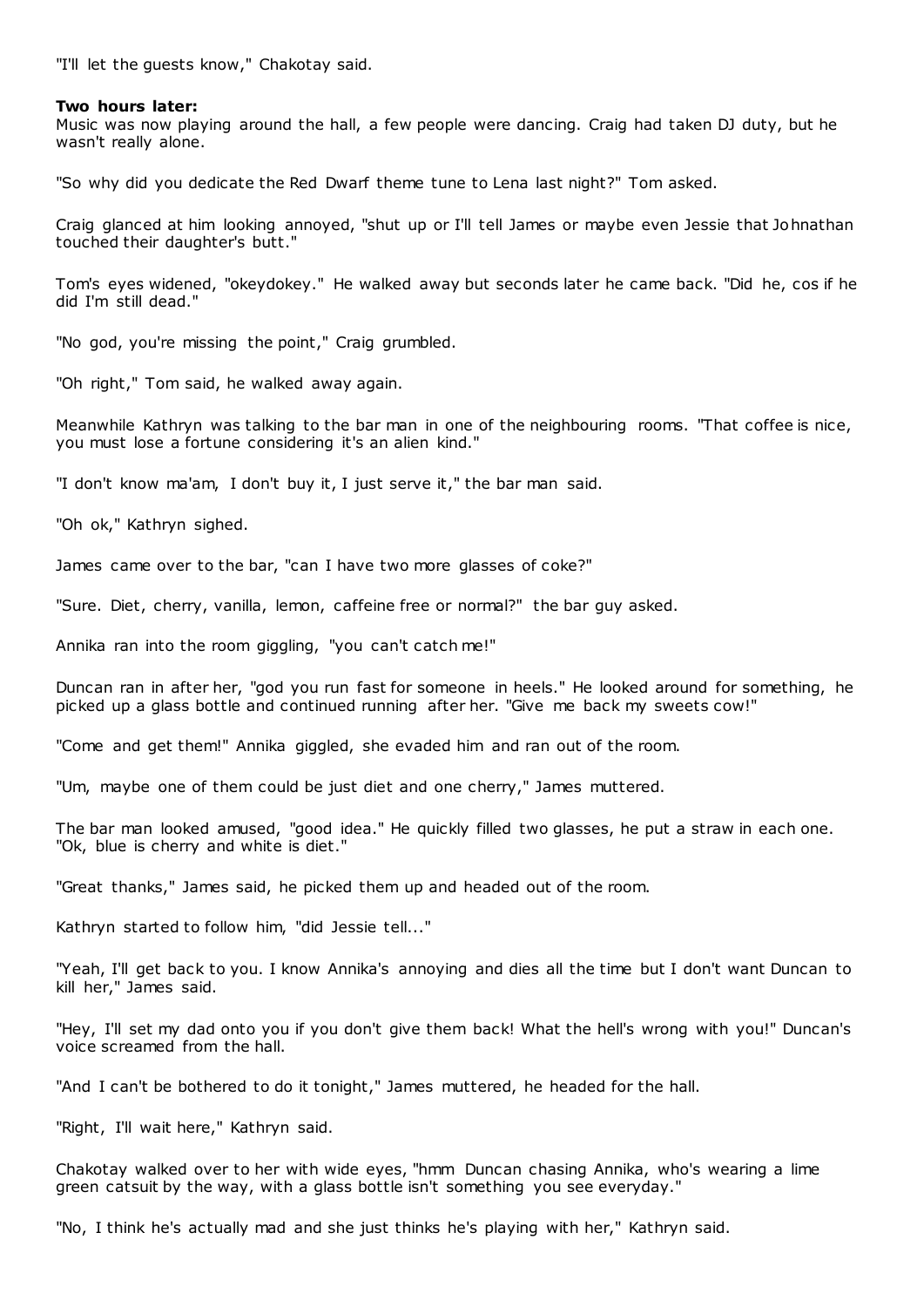"Yeh uh, Johnathan swapped water with pure vodka. Only her and Harry, I think, had water," Chakotay said.

"That explains it," Kathryn said. She and Chakotay headed towards the hall.

Inside the hall the chase was still on. "Good god," James groaned. He handed the glasses to Jessie, "can you guard them?"

"I could handle it you know, I just don't like Annika," Jessie innocently said.

"I said can you guard them, you know look after the drinks," James muttered.

"Oh yeah sure," Jessie replied.

Annika ran passed Kes, she stopped for one second, "hey you look familiar." Duncan lunged for her but she just giggled. "Missed me hehe," she ran off again.

Duncan groaned, "that cow nicked my cherry cola bottle sweets."

Kes sighed, "yes well she tried to kill me so I'll take care of it." She rushed over to Annika.

James finally got to Duncan, "I hope you two are playing a game."

"No, she nicked my sweets," Duncan pouted. He raised the bottle he had, "do you want this?"

"Are you thick, you stole his sweets that's why he's chasing you," Kes snapped at Annika nearby.

"Nah, we're playing tag. Do you want to play?" Annika giggled.

"Ugh fine," Kes groaned. She smacked her hard in the face. "Tag I win, now give me the sweets."

Annika pouted, "you're mean." She handed over the sweets and ran off crying.

"I've always wanted to do that," Kes smiled. She walked over to Duncan and James, she handed the sweets to Duncan. "Here you go."

"Hey thanks miss," Duncan giggled, he ran off.

"Well that's more sugar he's going to have," James muttered.

"Oops, sorry," Kes said.

"Nah, it's a party why not," James said.

Kathryn came over to him, "ok can you talk to me now?"

"Oh crap, in a sec . I don't really want Duncan having extra sugar with those sweets," James replied. He rushed over to Jessie, Duncan and Sasha. "The white straw is Duncan's."

Jessie frowned, "what's the difference?"

"There's a difference, just take my word for it," James replied.

"Ok," Jessie muttered, she handed the right drinks to the two kids.

"Right now I've got something to sort out," James sighed. He went back over to Kathryn. "Ok I'll do it but I still think it's weird."

Kathryn smiled, "that's great." She hugged him.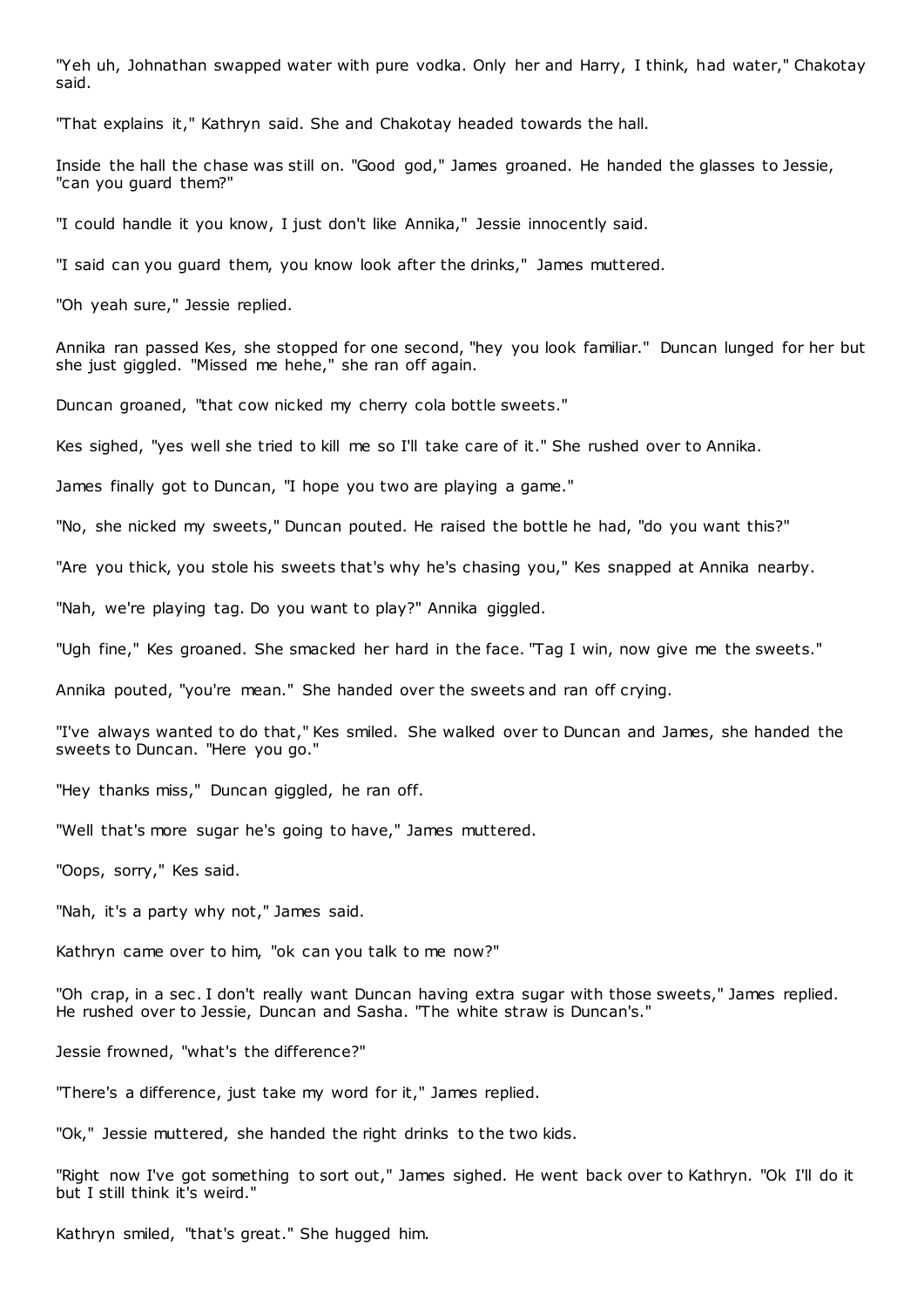"Um, you did hear what I fully said right?" James questioned.

"Yes it's fine," Kathryn replied as she pulled away. "Now I have a job for Jessie, can you ask her for me, Chakotay wants to dance with me to the next song."

"Um ok, what is it?" James questioned.

A little while later Craig switched on the mini microphone, "ok folks. The next request is from the groom, the song is I Have Always Loved You." Chakotay and Kathryn rushed onto the dance floor, a few couples stayed around but the single ones moved off.

"God this song's crap," Duncan muttered.

"Yep you're right there," Jessie said.

Sasha glanced at Duncan, "I just remembered, Johnathan suggested playing hide and seek, do you want to?"

"Ok why not," Duncan replied.

Jessie sighed, "fine don't ask me first."

"Can we play hide and seek mummy?" Sasha asked sweetly.

"Yes, just tell your friends that you only play in the bar room, here and the room in between," Jessie replied.

"Yey let's go," Sasha giggled. She and Duncan headed off.

James came over, "what are they up to?"

"Hide and seek," Jessie replied.

"Ok. Mum's got a job for you," James said.

"Does it involve dressing up in a dress?" Jessie asked, narrowing her eyes.

"Um, yes," James replied quietly.

Jessie glared at him, "then why come to me, get me a better job."

"I'm sorry but it's a good job and you don't even know what it is yet," James muttered. Jessie's glare continued. "I'll go talk to her again, after her dance."

"Good," Jessie smiled sweetly, she walked away.

"I don't get why I have to but never mind," James said to himself, he headed off in another direction.

## **Half an hour later:**

The whole dancefloor quickly filled up when the song The Show started.

"Have you noticed that we're having a party at a rehearsal dinner?" Danny asked.

Tani raised her eyebrow, "no really?"

"Ok I said that wrong. This is supposed to be a rehearsal of the wedding dinner," Danny said.

"Yeah and there's always a party afterwards. We'll be coming back here for the party so we're practising," Tani said.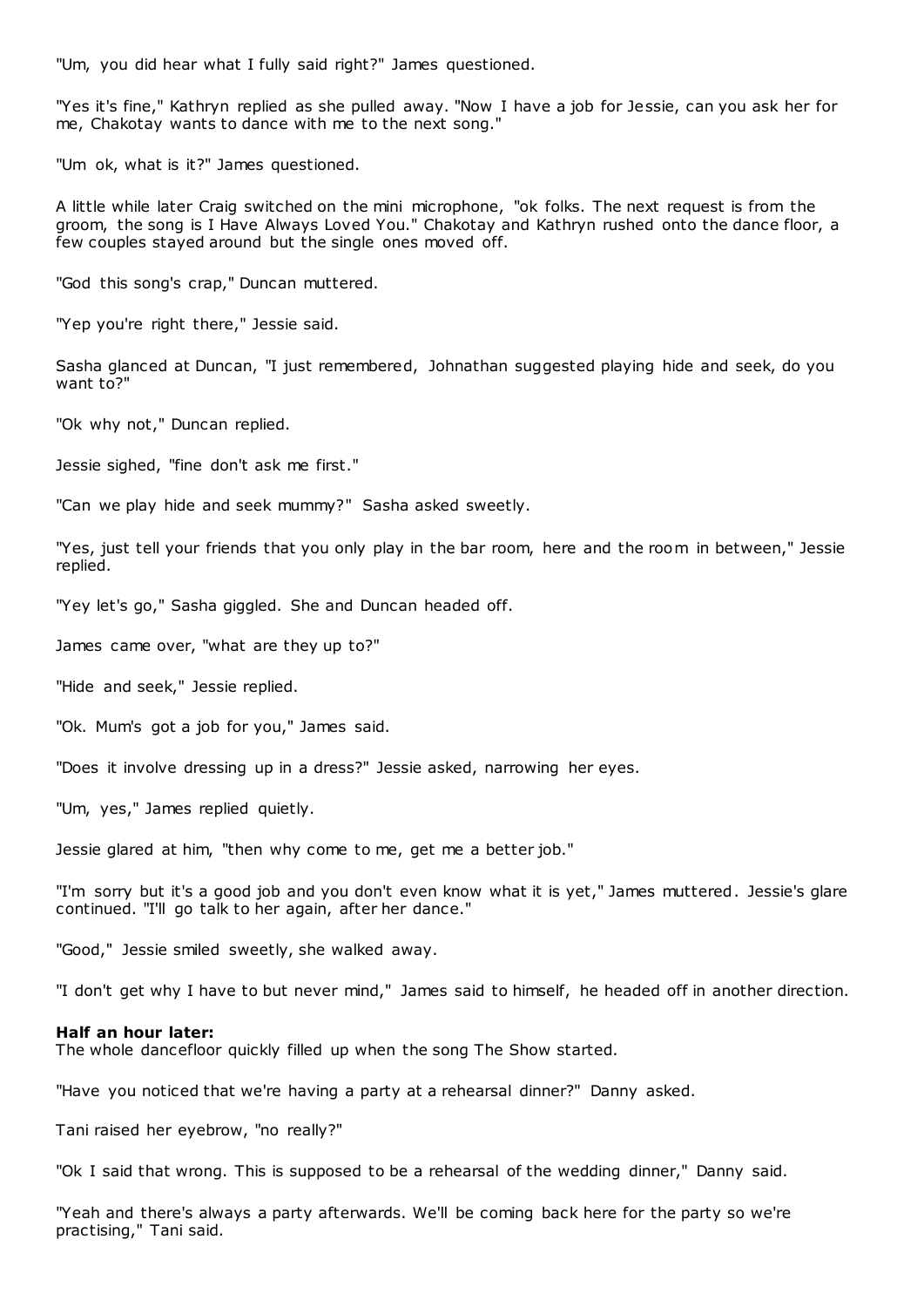"Oh," Danny said. "Damn I missed out on something." She turned back to Ian and danced with him.

Lena glanced over, "missed what?"

"This, I mean Ian and I didn't have a rehearsal dinner. We figured those were just boring," Danny replied.

"Most are I think," Lena said.

"Oh well then, mine wouldn't have been," Danny said with a cheeky grin on her face. She turned back to Ian.

Lena shrugged, she turned back to Daniel. Of course they were dancing no where near as close as Danny and Ian were. The music was slowly turned up so it was full blast.

"Um red alert," Daniel muttered.

"What!" Lena yelled.

"Damn this song's gotten loud, I said red alert!" Daniel yelled back. He looked over at Craig, he just smiled evilly.

Lena frowned, she glanced around. Kathryn was staring right at her, she started to head over. "Oh crap."

"Right, we don't mention the coffee right or was that a joke?" Daniel asked.

"It wasn't a joke!" Lena replied loud enough for him to hear.

"Lena, can I ask you what you're doing with him?" Kathryn asked angrily.

"Um what mum, I can't hear you!" Lena yelled at her.

Kathryn took a hold of her arm, "come with me!"

Daniel quickly got in the way, "Janeway don't be harsh on her, it..."

"You keep the hell away from my daughter!" Kathryn snapped at him.

"Why should he!" Lena yelled at her.

"Because he, because he!" Kathryn tried to yell. She turned to Craig, "Craig turn that down a little!" He nodded, the music turned back to the original level. "Because he is what, fourteen years older than you for one thing. He murdered your brother's step mother."

"Oh mum. Fourteen years is nothing, I'm not a teenager anymore am I? Anyway the only person who should be the most bothered about this is James, and he was ok with it," Lena said.

"What! What's wrong with everyone!" Kathryn snapped.

"Nothing, he's just treating me like an adult like you should," Lena snapped back.

"He's a murderer Lena," Kathryn grumbled.

"Um can I interrupt?" Daniel asked.

"No you can't," Kathryn snapped at him.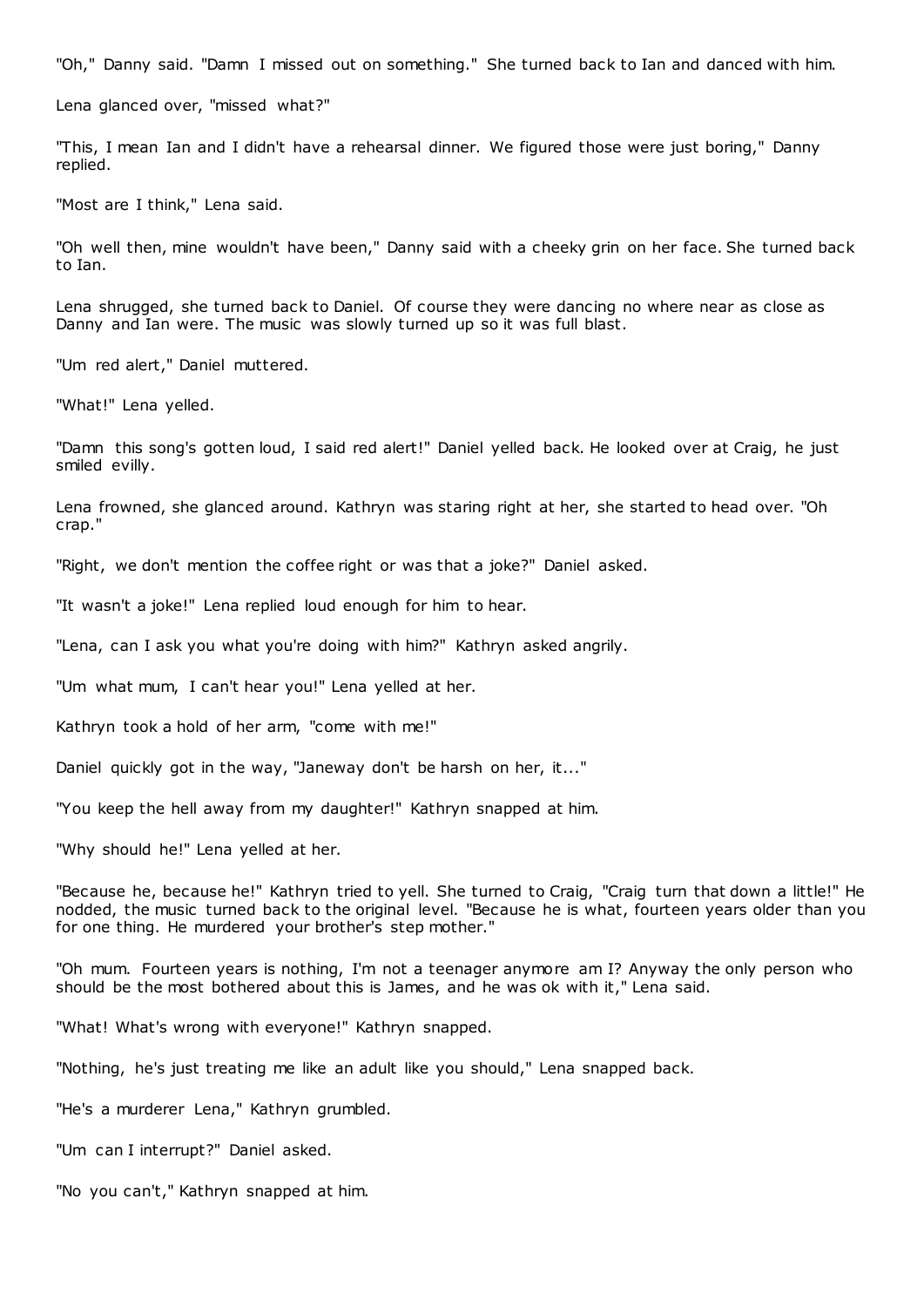"So? It wasn't really him was it, besides you don't judge James the same way. Or Jessie or your future husband for that matter," Lena grumbled. "Actually a lot of people here are murderers in your view right?"

"There's a difference between killing people in a war and killing people in cold blood, and there's a difference between what he did and what evil Slayers or witches do," Kathryn said.

"Oh so if there's a war going on it's ok is it?" Lena questioned.

"No it's not ok, I'm just comparing. He murdered an innocent woman, yes she was annoying but it's still wrong. Him losing his memories doesn't change what he did," Kathryn replied.

"Well I'm not going to hurt her, I can promise you that," Daniel said.

"Like he could anyway," Lena said.

"I don't care, I don't want you dating a murderer Lena," Kathryn grumbled.

"Fine but if we're doing this why don't you go and make James get a divorce while you're at it!" Lena yelled, she stormed off.

Danny looked around, "who's getting a divorce and what now?"

Ian smiled, "I think we've spent too much time in that club." She nodded in agreement.

James walked over to Jessie. She was just staring at where the argument happened before while drinking a fruity drink. "What was that about?"

"Janeway found out about Lena dating Daniel, she blew. She doesn't want him dating her cos he's a murderer," Jessie replied. She fiddled with her straw, "this is nice."

"I don't think it's nice, we've both been screamed at by her several times ourselves, remember?" James said.

Jessie glanced at him, "been standing near the speakers or something?"

"No why?" James questioned.

Jessie smiled, "I just said my drink was nice."

"Oh right," James muttered.

Jessie handed him what was left of the drink, "it's in the non alcoholic cocktails, it was named after a Disney character."

"Ok," James said before trying it. "Yeah it's good," he handed it back.

Jessie glanced at him, "well, any new jobs?"

"Oh yeah I forgot about that," James said. "I'm going to have to break it to you gently, I don't want any broken bones after all..."

"Well I'm going to make it easy for you. Does it involve a dress?" Jessie asked.

"Yes," James replied.

"That's breaking it to me gently! The last time you told me had an extra word!" Jessie snapped. James and everyone near her all cringed or cowered, take your pick. "You could have just shoved a bridesmaid dress in my face and forced me into it."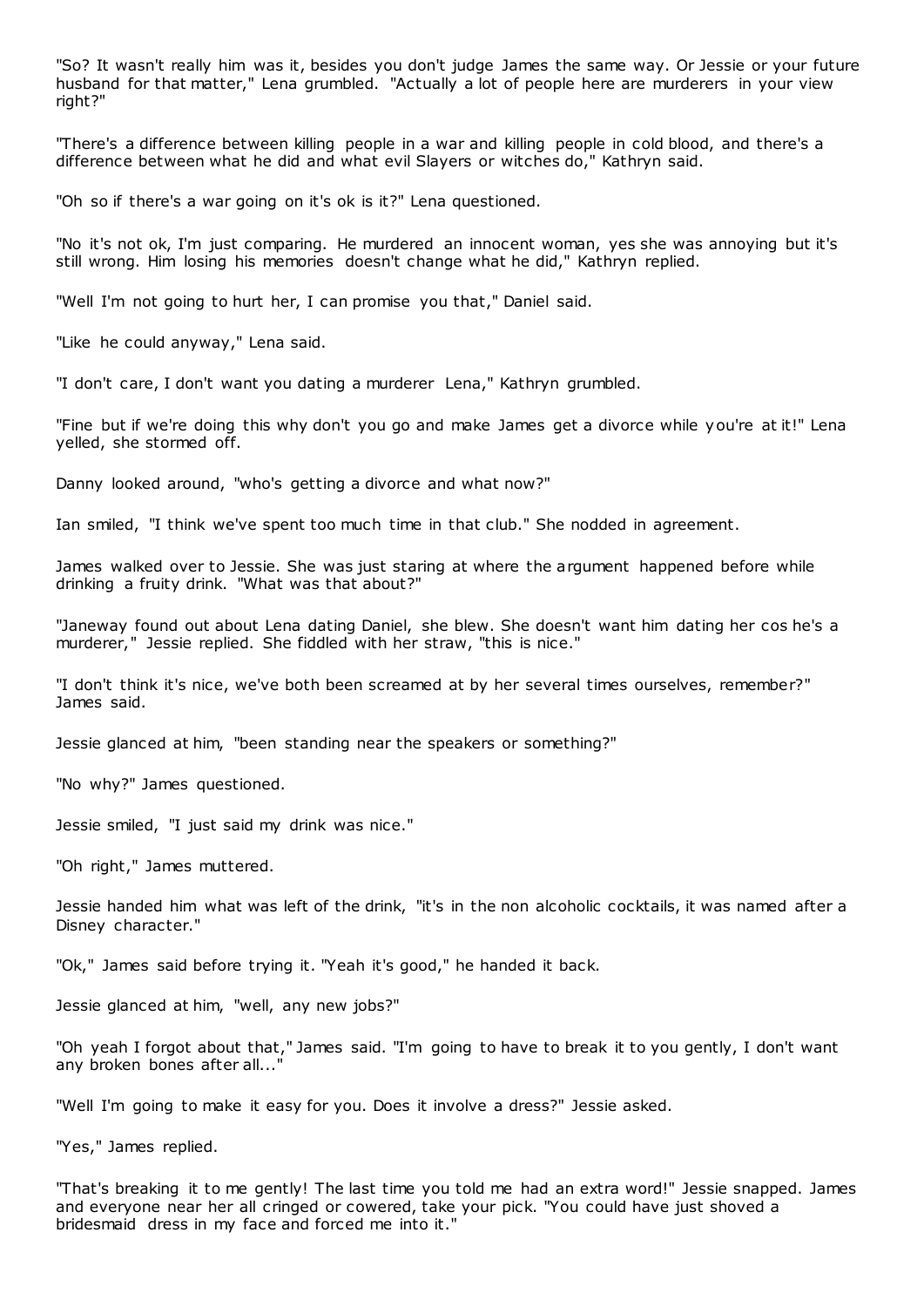Danny chose that moment to walk passed, "hmm I'd say it was kinky but it's not really."

"Oh god Danny," Jessie groaned.

"Ok I'm sorry Jess, you just threw me off," James said.

Jessie sighed, "sorry."

"I'll talk to her again," James said.

"No don't bother. She's got bridesmaids, best man, other people who walk her and Chakotay down the aisle, ring bearer people, priest, heck she probably even organised someone to say 'I object' at the wedding. I'm sure Triah's been hired to be a crasher guard," Jessie muttered.

She and James glanced over in Triah's direction, she was glaring at several people while looking around the room. Her eyes widened suddenly, "hey be careful, you might spill that!" She ran over to Harry who had a glass which was empty. "God some people!"

"Hey, are you an angel?" Harry giggled.

Triah looked disgusted, "well now I know for sure that you're not my baby's dad. I'd never fall for that, not even drunk."

Harry grinned, "aaw." He started hugging her.

"What time is it?" Jessie asked.

James raised his arm to look at his watch, which had gotten upside down. "four, that's not right." He took it off, "oh not again, it keeps doing that!"

"That's what you get for getting one of those really old fashioned kind," Jessie said.

"Oh it's half eleven, we should get the kids home," James said.

Jessie groaned, "they're playing hide and seek still. This should be fun."

Neelix jumped on top of a nearby table, "it seems like lately! Something's coming over me baby!" He started to take off his jacket.

"Oh crap, we haven't got time!" Jessie panicked.

#### **The next morning, James/Jessie's foster home:**

One of the bedrooms was still dark. On the floor were a few sleeping bags, and of course the normal kind of bags.

James turned over in his sleeping bag, half asleep. The alarm clock on the floor loudly went off, he leaned over to switch it off but it broke. "Not again," he groaned. He opened his eyes, then quickly sat up in shock. "Lena, what are you doing here!?"

Lena woke up suddenly and screamed lightly, "god James, don't do that!"

"What are you doing? I thought you wanted the bed!" James yelled.

Jessie groaned on the other side of him, "keep it down will you, us jobless people need sleep."

Lena tried to look innocent, "well Jessie kept kicking me, it was annoying."

"Well Kes and Yasmin are here, you could have slept next to them," James grumbled.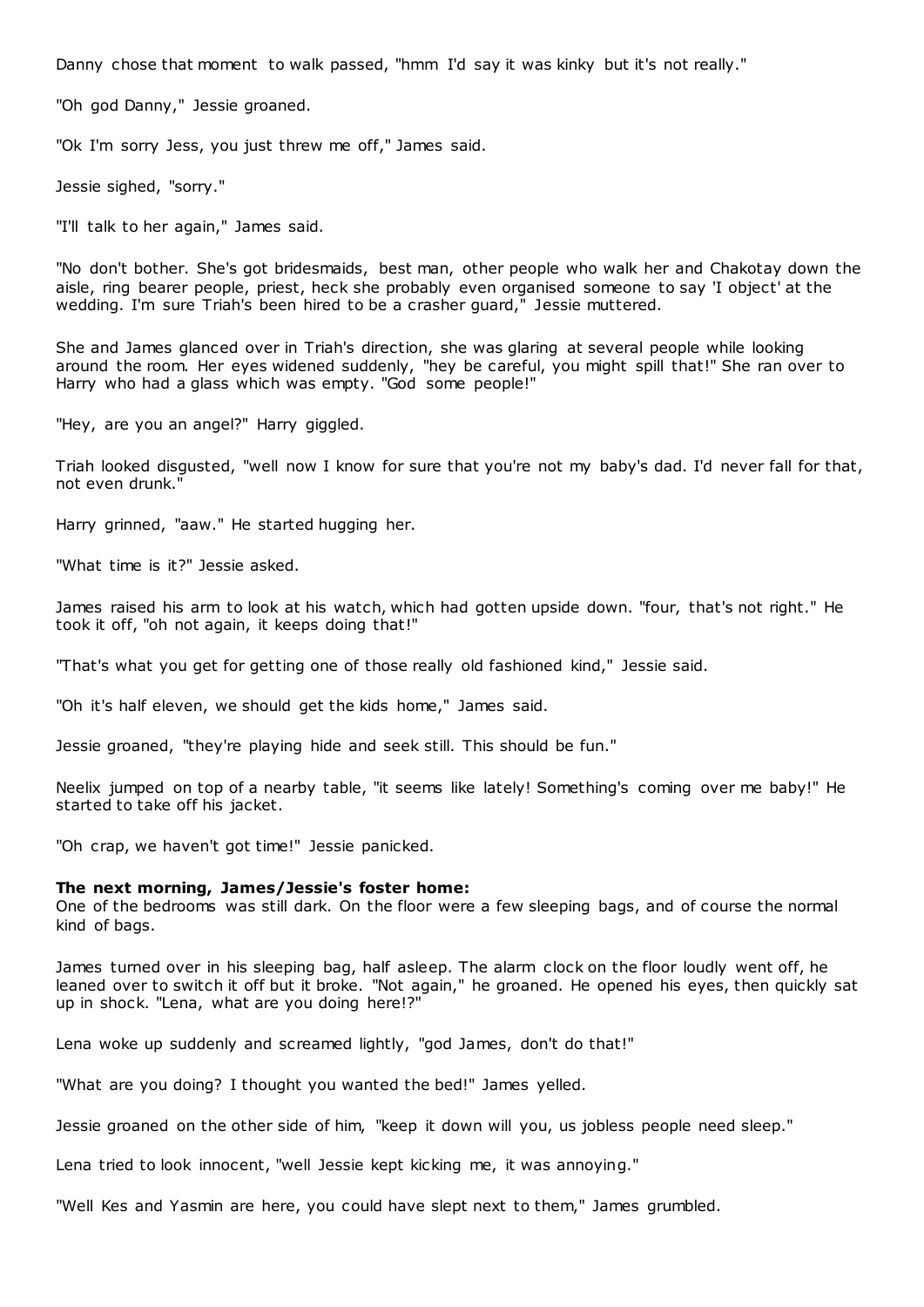Lena rolled her eyes, "god what's the big deal, I'm only your sister."

"I'm sorry but I wasn't expecting you to be next to me," James said as he climbed to his feet.

"Ok ok," Lena muttered. She climbed out of her own bag.

"How many times do I have to warn you before I get grouchy?" Jessie snapped, still with her eyes closed.

"Er Jess, we have to help the kids get ready too," James muttered.

"I'll pretend I didn't hear that," Jessie muttered to herself.

"Ok but I'm not pretending I didn't hear that," James commented.

Jessie opened her eyes, "all right I'm getting up."

#### **Half an hour later:**

"But why not?" Kathryn cried.

James looked nervous, "you don't want to be hyper for your own wedding."

"Yeh for her it's like being drunk at her own," Phoebe commented.

"Just one, please," Kathryn pouted.

Phoebe groaned, "well ok, just one." She headed into the kitchen.

"Can you get me one too?" James asked.

"Fine," Phoebe groaned.

Gretchen climbed off the sofa, "we've only got an hour until we have to get to the cathedral. We all should get changed."

"But I haven't had my coffee yet," Kathryn moaned.

"Fine we'll get changed first, you and Phoebe join us upstairs when you're finished," Gretchen said. She left the room.

Duncan ran into the room holding a little black jacket, "is this a joke?"

"Um depends what you're talking about," James replied.

Duncan glanced angrily at the jacket, "this! I wouldn't be seen dead in this."

Kathryn smiled, "aaw, it's cute, what's wrong with it?"

James knelt down to have a closer look at the jacket. "I think you just answered your question."

"I have worn stupid things for weddings but this is the stupidest so far," Duncan grumbled.

"Well it could be worse," James said, trying to keep a straight face.

"How?" Duncan pouted.

"What the hell!" Jessie screamed from outside. She rushed into the room holding a little pink dress, "who gave this to my daughter!?"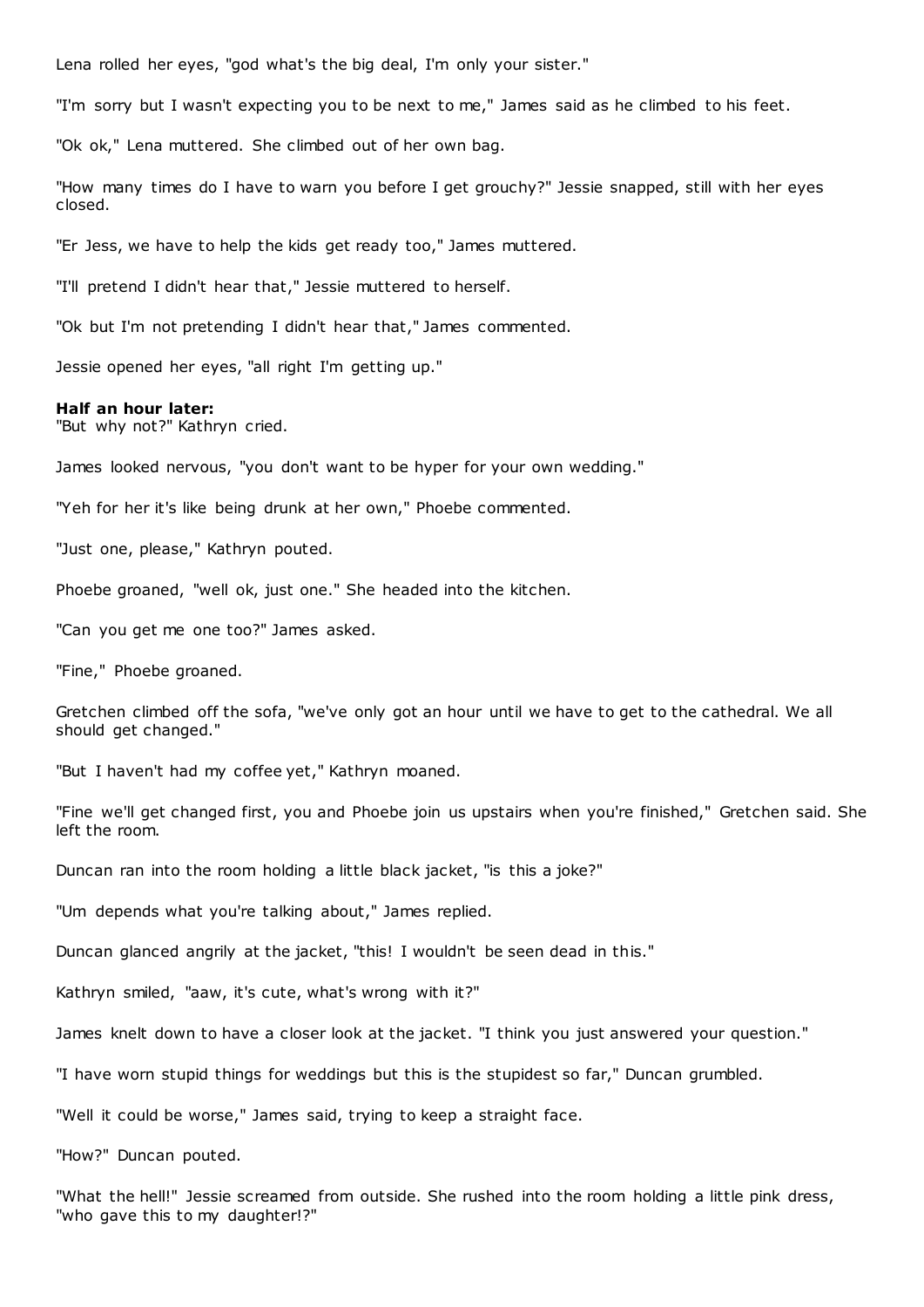Kathryn looked confused, "I did, it's cute isn't it?"

"Yes and Sasha's worn dresses before," James said carefully.

"But it's pink and it... ugh, I'm getting a white one," Jessie grumbled. She walked back out of the room.

Duncan giggled, "yeah that's worse."

"I'm going to regret this but what do I have to wear?" James asked.

Phoebe handed Kathryn a coffee, "oh you don't want to know."

"He may like it, shut up," Kathryn grumbled. She sipped her coffee, "hmm, that's better."

"Well you did replicate it last minute as you didn't know his size," Phoebe commented. She handed him a coffee too.

"What is it?" James asked.

Kathryn sighed, "I'll go and get it. I have to get ready in a second anyway." She rushed out of the room.

"It's horrible believe me, I'd go and replicate something else now," Phoebe whispered as she walked passed James. She followed her sister out of the room.

"Dad while you're at it, get me something else," Duncan said.

James stood back up, "fine." There was a loud knock on the front door, he left the room to get it.

Sasha walked into the room, "what's wrong with mum?"

Duncan tried not to laugh, "grandma got you a pink dress."

"Eew," Sasha moaned.

James came back into the room, Mark followed him in. "Why don't you just wait until the damn after party?" James muttered.

"Well I need to talk to her before it, it's urgent," Mark replied.

"Wait here, I'll go and get her," James said. He left the room again.

Sasha glanced at Duncan, "who's the old man?"

"I dunno," Duncan replied.

Mark frowned as he looked down at the kids. "Ok I'm not an old man. Who are you?"

"You first, it's our house mister," Duncan snapped.

Mark looked shocked, "um I'm Mark and you have a bad attitude towards adults."

"Who the hell is Mark?" Sasha asked.

"Watch your language," Mark grumbled.

"Ok," Sasha said. She walked over to the TV and switched it on. "Oh it's on after the break, thanks for reminding me."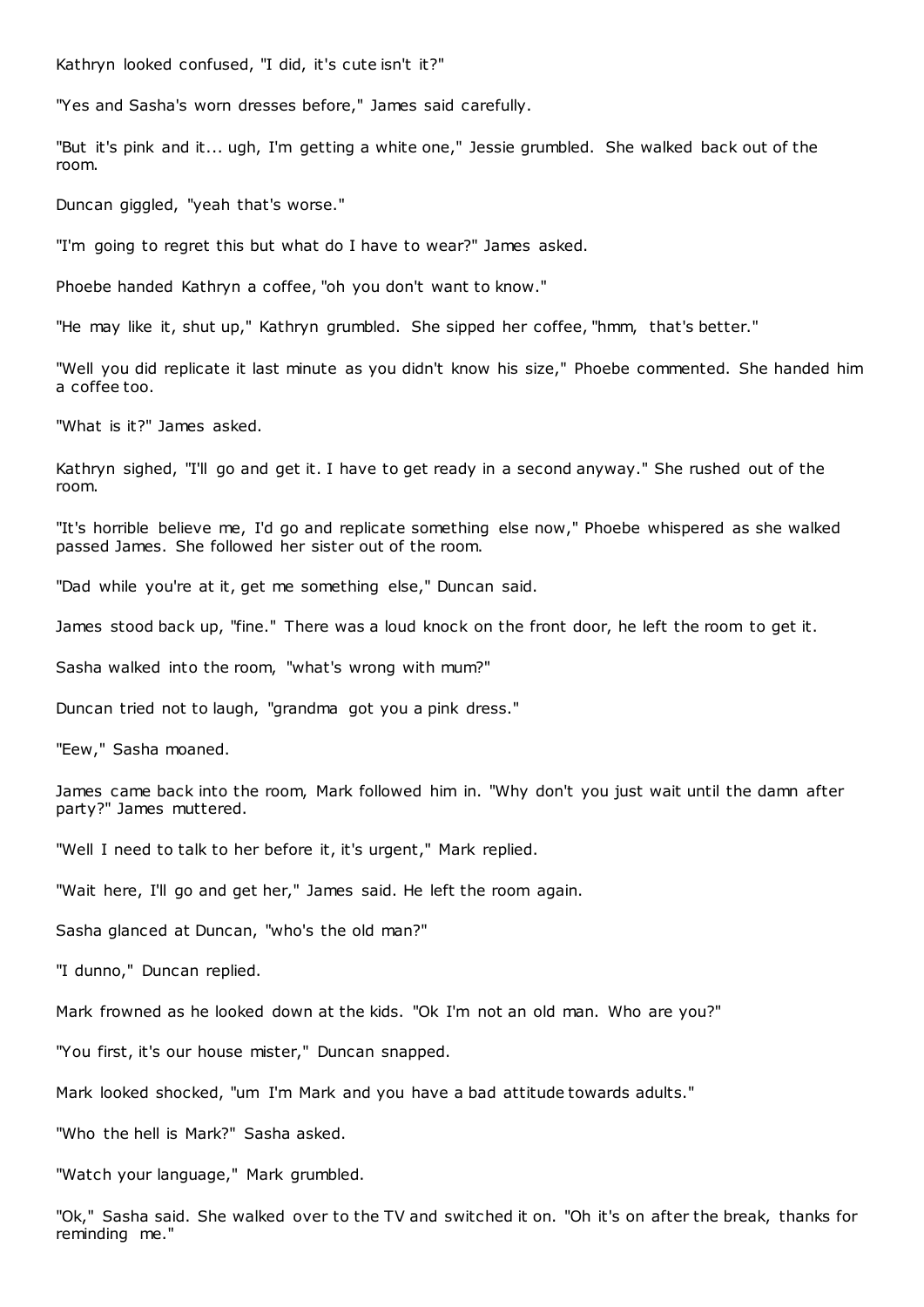"That's actually a TV show, oh well," Duncan muttered.

Kathryn and James came back into the room. "Mark this better be good, I'm getting ready for my wedding," Kathryn said.

James rushed over to Sasha, "honey, how many times do I have to tell you. That shows not suitable for kids." He picked her up.

"Oh, but it's funny," she moaned. She pointed at Mark, "he told me to watch it."

Mark rolled his eyes, "she said hell so I told her to watch her language."

"Ok stumpy, she's my kid and I don't mind her saying hell," James muttered.

Kathryn sighed, "neither did I with him until he started saying hell every other sentence."

"Did I hell," James commented. "Oh right."

Mark glanced at Kathryn, "so those two are the grandchildren, I wish I knew sooner."

"Oh god, we haven't got another granddad do we?" Duncan groaned.

"No, you can only have two," James replied.

"Thank god, he's just as annoying as the dead one," Duncan muttered as he headed out of the room.

"I wouldn't go that far," Kathryn muttered.

James nodded his head, "yeah."

Sasha pouted, "my granddad's dead?"

"Um, you've got two Sash, the one you know is ok," James quickly replied, looking nervous.

"Oh good, he keeps giving me chocolate," Sasha sighed in relief.

"Well let's just say if your other granddad was alive, he'd just make you make the chocolate," Kathryn commented.

Sasha looked confused, "huh?"

"Oh bad joke mum," James said.

Kathryn smiled uneasily, "well he would have tried to make her do something he'd consider a woman's job. Never mind." She turned to Mark, "let's talk in the passage." She and Mark headed back the way he came in.

"Ok sweetie, I'm going to replicate some new stuff for the wedding. What kind of dress do you want?" James asked.

Sasha giggled, "I want a bright green one."

"Um, why don't we browse through the database before deciding," James muttered. He headed towards the replicator on the other side of the room.

Kathryn closed the glass door in the passage, "ok what do you want to talk about?"

Mark sighed, "Kathy, I have to confess something. Your son was right about me."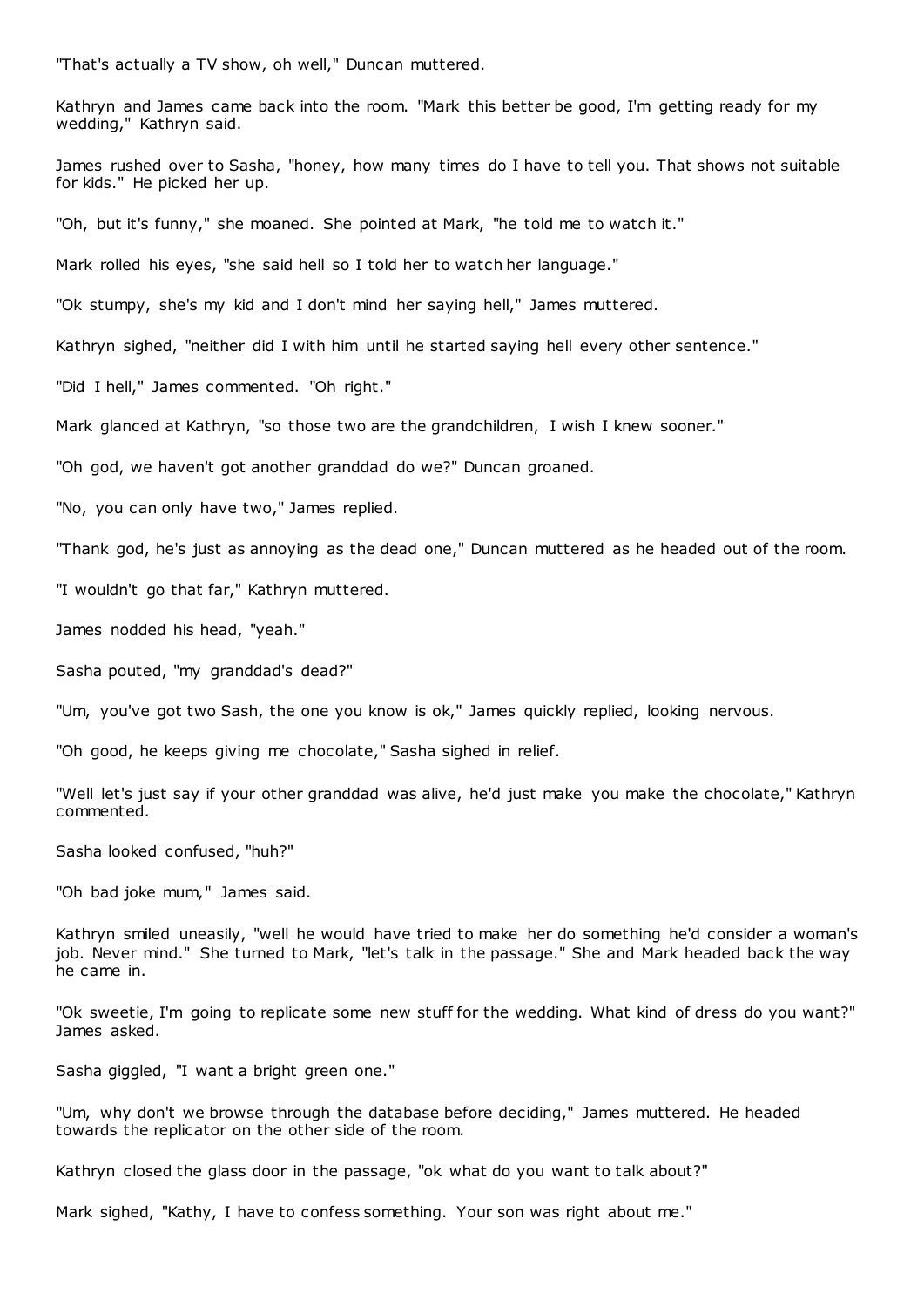"Um, you'll have to specific as he did say a lot about you," Kathryn muttered.

"Andrea was a quick replacement to get over you. Don't get me wrong, I do love her but I'll always love you more," Mark said.

Kathryn stared at him with wide eyes, "why are you telling me this?"

"I'm telling you this because I want us to be together again. You can't marry Chakotay," Mark replied.

"Ok I really do not like Andrea but I wouldn't ever forgive myself if I didn't say this. What you're asking me to do is wrong, you're married to her and you said you're in love with her," Kathryn said.

"I know I do, but I'm not as happy with her as I was with you. Please," Mark said.

Kathryn sighed, "no. I'm sorry Mark but I love Chakotay, and I don't love you anymore."

Mark shook his head, "you can't just fall out of love with anyone."

"Yes you can. If you felt this way why didn't you tell me sooner?" Kathryn asked.

"Remember when I visited your son on Voyager? We had a brief chat, that did make me think about this," Mark replied.

Kathryn groaned, "you shouldn't have listened to him about stuff like this. He doesn't understand what it's like to fall out of love with someone, he doesn't believe that can happen."

"It can't though, that's why," Mark said.

"I'm afraid it can. His experience in stuff like this is just one girl, that's why he doesn't get it. Trust me here, I don't feel the same way about you now," Kathryn sighed. "I'm marrying Chakotay today, you can't change my mind."

"But Kath we were great together. I'm not going to give up on you just because some younger looking guy swept you off your feet. He won't make you as happy as I once did," Mark said.

"He does Mark, in fact he makes me happier than you did. You can't stop me," Kathryn muttered.

"We'll see about that," Mark grumbled. He opened the front door and walked out.

Kathryn headed back into the living room. "James, can you pass Jessie a message for me?"

James glanced away from the replicator, "uh, I'm busy."

Kathryn narrowed her eyes, "what are you doing?"

"Nothing. Jess will be back probably, deliver your own message," James replied. He turned back to the replicator.

Kathryn rolled her eyes, "fine."

Lena walked into the room wearing a white bridesmaid dress, "well this is weird."

Yasmin followed her pouting her lips, she was wearing a similar dress to Lena, "I hate weddings."

Kathryn smiled, "aaw, you both look gorgeous. What a good choice of dresses."

Yasmin looked disgusted as she looked down at herself, "I look stupid."

Lena smiled cheekily, "actually you do with that hair style."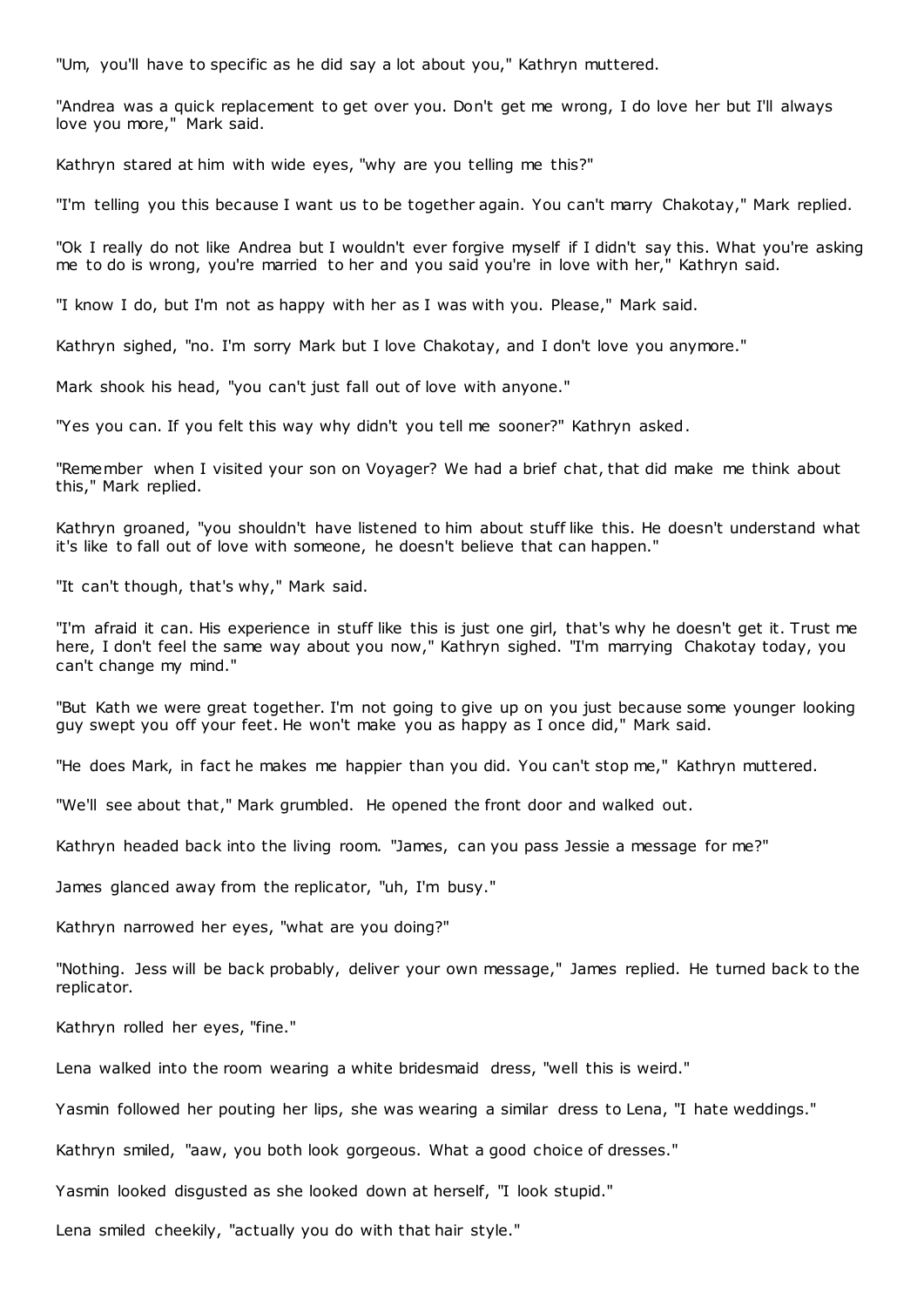Kathryn nodded her head, "yes she's slightly right. Don't put your hair in a pony tail, just let it down."

Yasmin pouted again, "fine." She took out her bobble.

Jessie walked into the room, she eyed Lena and Yasmin. "Wow, I'm so glad I'm not a bridesmaid." The two girls stared angrily at her.

Kathryn rushed over to her, "oh Jessie, I have a job for you."

"Really? I don't have to wear a dress do I?" Jessie questioned.

Kathryn shook her head, "you can wear anything, as long as it's formal."

"Cool, what is it?" Jessie asked, grinning.

"Triah's easily distracted so I need a second guard if you like. Triah's job is to stop any crashers..." Kathryn replied.

"Yeah I'll do it," Jessie said.

"Great," Kathryn smiled.

"Why those two, can't I do that?" Yasmin moaned.

"I chose them because they're easily irritated recently," Kathryn whispered to her.

Jessie didn't hear her, she smiled sweetly as she walked away.

"I'll be upstairs, I need to get changed now," Kathryn said. She headed for the door, "James can you come with me for a second?"

"Why, I thought you were going to get changed?" James asked, he put Sasha back down onto the ground.

"I am, I just need to talk to you first," Kathryn replied. She left the room. James frowned as he followed her.

Sasha walked up to Jessie holding a new dress, "mummy, what do you think?"

"Uh it's ok, it's a dress so I can't really judge fairly. Why don't you go and put it on," Jessie replied.

"Okay," Sasha said. She ran out of the room.

Duncan meanwhile stared at the new outfit he had, "it's still horrible."

"It's a suit Duncan, they're not meant to be for kids," Jessie commented.

"Then why do I have to wear one?" Duncan moaned.

Lena shrugged, "cos you and Sasha are the ones who go down the aisle first. Everyone who does that has to be dressed to look cute."

"How is this cute?" Duncan snapped. He headed out of the room muttering under his breath.

#### **Meanwhile:**

Kathryn and James were in mid conversation as they entered one of the bedrooms.

"I'm sorry, I didn't think he'd listen to me," James said.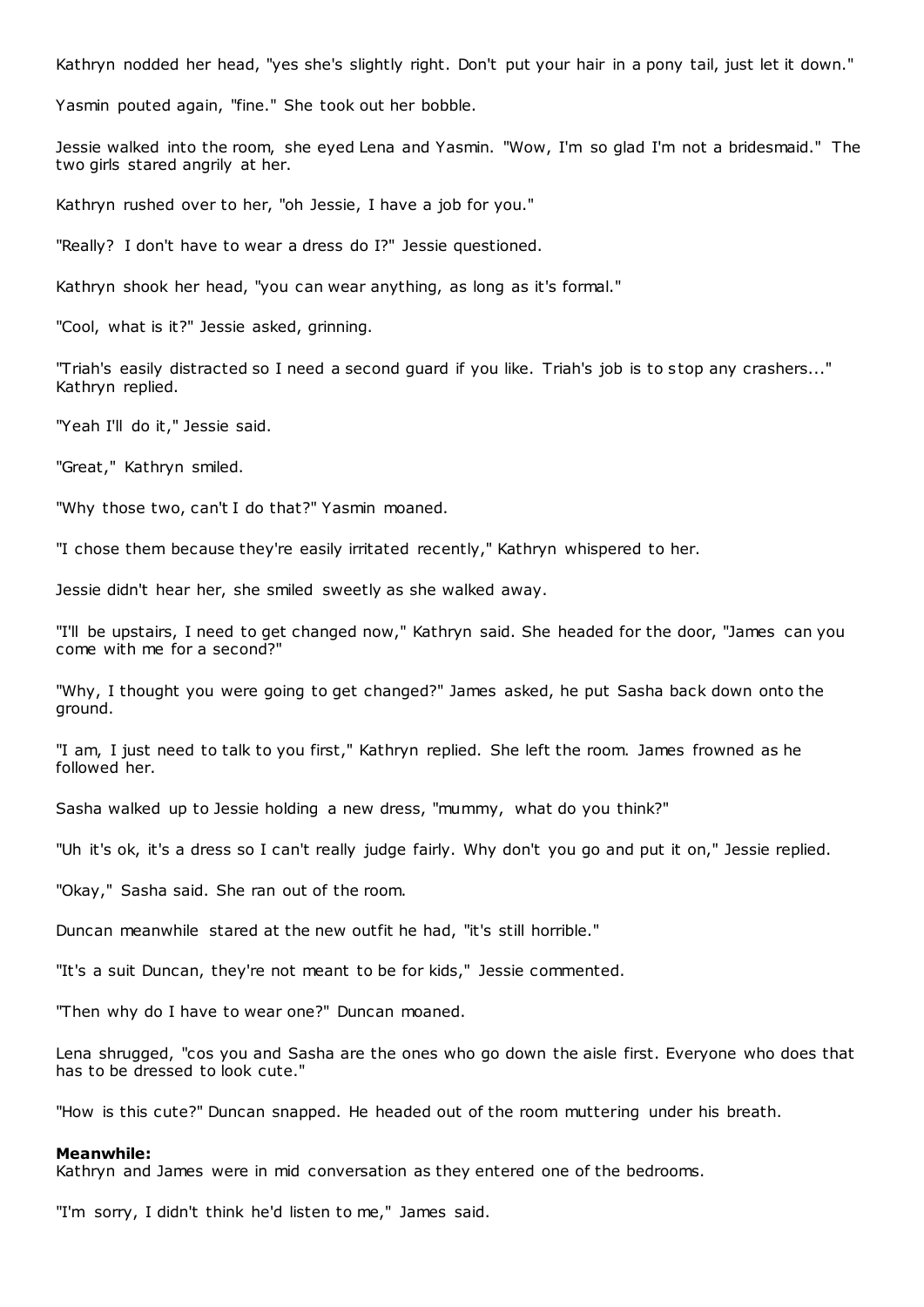"It really shouldn't bother me. Jessie and Triah will stop him easily if he tries anything," Kathryn said.

"True, but if I were you I'd be alert at all times. Take it from someone who nearly had his wedding ruined," James said.

"Good idea, I'll do that. Maybe another coffee would help," Kathryn said, smiling innocently.

"That's not a good idea," James muttered.

A brief flash of light lit up the room for a second. "Well maybe fifty sixth time's the charm," Kiara muttered as she looked around the room.

Kathryn and James stared at her in shock. "Kiara, what are you doing here?" James asked.

Kiara turned to them, "yey I got it right. I'm here for the wedding of course."

"You're not going to blow anything up while you're here, are you?" James asked carefully.

"No. Unless someone gets me really mad, or something. And I mean really," Kiara replied.

Kathryn smiled, "well in that case, it's great to see you again." She rushed over to hug her.

"So are you back for good or..." James questioned.

"Oh no, I'm nowhere near ready to come back for good yet. I do prefer it here so I'm working my ass off, don't worry about that," Kiara replied.

"What about Lena? I don't think she'd be able to handle you leaving a second time," James said.

Kiara looked uncomfortable, "yeah well, I haven't really planned this out. I just wanted to come to the wedding."

The door opened, Lena walked in. "Ok guys, do you think I should do something new with my hair or not..." She then spotted Kiara. "Oh my god."

Kiara looked nervous, "hi Lena."

"When did you get back?" Lena asked.

"Just now," Kiara replied.

"Kiara, I just wondered, do you want to be a bridesmaid?" Kathryn asked.

"Sure why not," Kiara replied.

#### **Later, Durham Cathedral:**

Most of the main cast, and regulars were sitting or standing around. A priest was standing at the front waiting around. Jessie and Triah were standing near the main doorway on guard.

B'Elanna, Craig, Emma, Danny, Ian, Daniel, Tani, Kevin, Lilly, Faye, Bryan, Nikki and Noah were on one side of the room, obviously on the groom's side.

Doctor Jones, Annika (wearing a bright white catsuit), Jodie, Zare, Lee, Sandi, Naomi, Neelix, Richard, Angela, Admiral Patterson, Admiral Paris and Admiral Picard were on the opposite side which had to be the bride's side.

An elderly woman walked into the church, "hello young ladies."

"Hello, bride or groom?" Triah asked.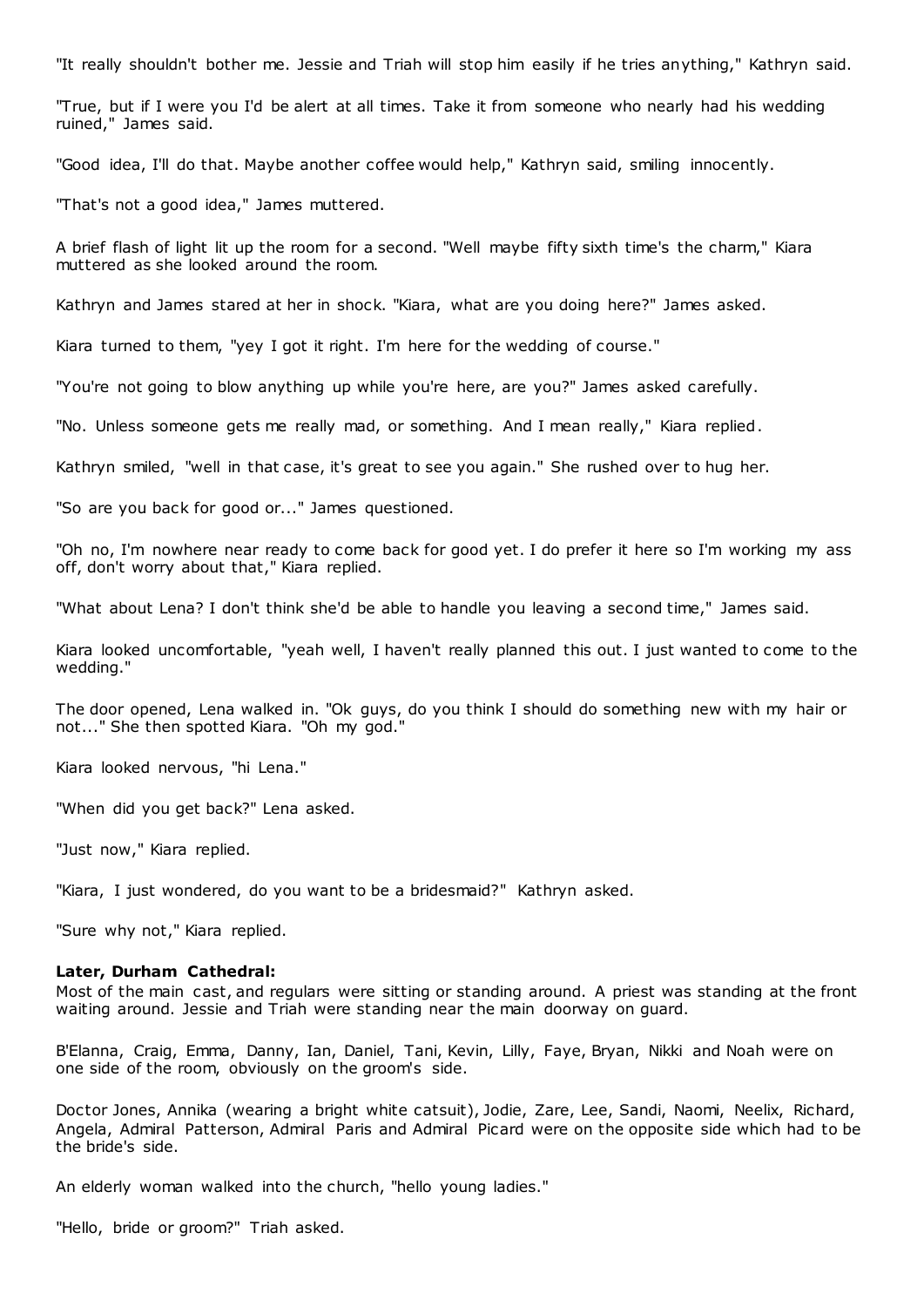"Bride," the woman replied.

"Oh me too, are you friend or relative?" Jessie asked.

Triah sighed, "uh Jess." Jessie shushed her.

"I'm her Aunt Martha," the woman replied.

"Oh, well I am your niece's daughter in law," Jessie said.

Martha smiled, "oh you're Jessie, yes I heard about you. My goodness you're getting big, is your due date soon?"

"No, two months," Jessie replied.

Triah pouted, "I'm due soon."

"Oh well it was nice to meet you," Martha said.

"Yes you too," Jessie said sweetly. She started to hug her.

Triah rolled her eyes, "ugh I'm so glad I'm passed the emotional stage." She started pouting again, "can I join in?"

"Yeah sure," Jessie replied. Triah joined in the hug.

James walked into the cathedral, he gave the three women a strange look. "Um, get a room?"

Jessie pulled away from Martha and Triah, "oh hello Jamesy." She started to hug him instead.

"Ok so much for being over that stage," James muttered.

Triah pulled away from Martha, "thanks I needed that." A younger woman came in. "Bride or groom?"

"She's my daughter so bride," Martha replied.

"You guys will have to take your seats soon. I came here to tell everyone that they're coming in five minutes," James said.

"Ok, we got here just in time," Martha smiled. She headed over to the seats.

The new arrival was in mid thought, "you're the best man right?"

"Um yeah," James replied.

"Oh yes he is," Jessie giggled as she stroked his arm.

"That's not what she meant Jess," James muttered.

The woman looked rather amused, "it's James right?"

"Yeah, have we met before? I know I just met your mum last night but that's it," James replied.

"Oh yeah we met a few times. I helped your mother look after you when you were little. You and my kids used to play together," the woman said.

"Where are they?" Jessie asked.

The woman shrugged, "beats me, they got here first. Oh I'm Leanne by the way."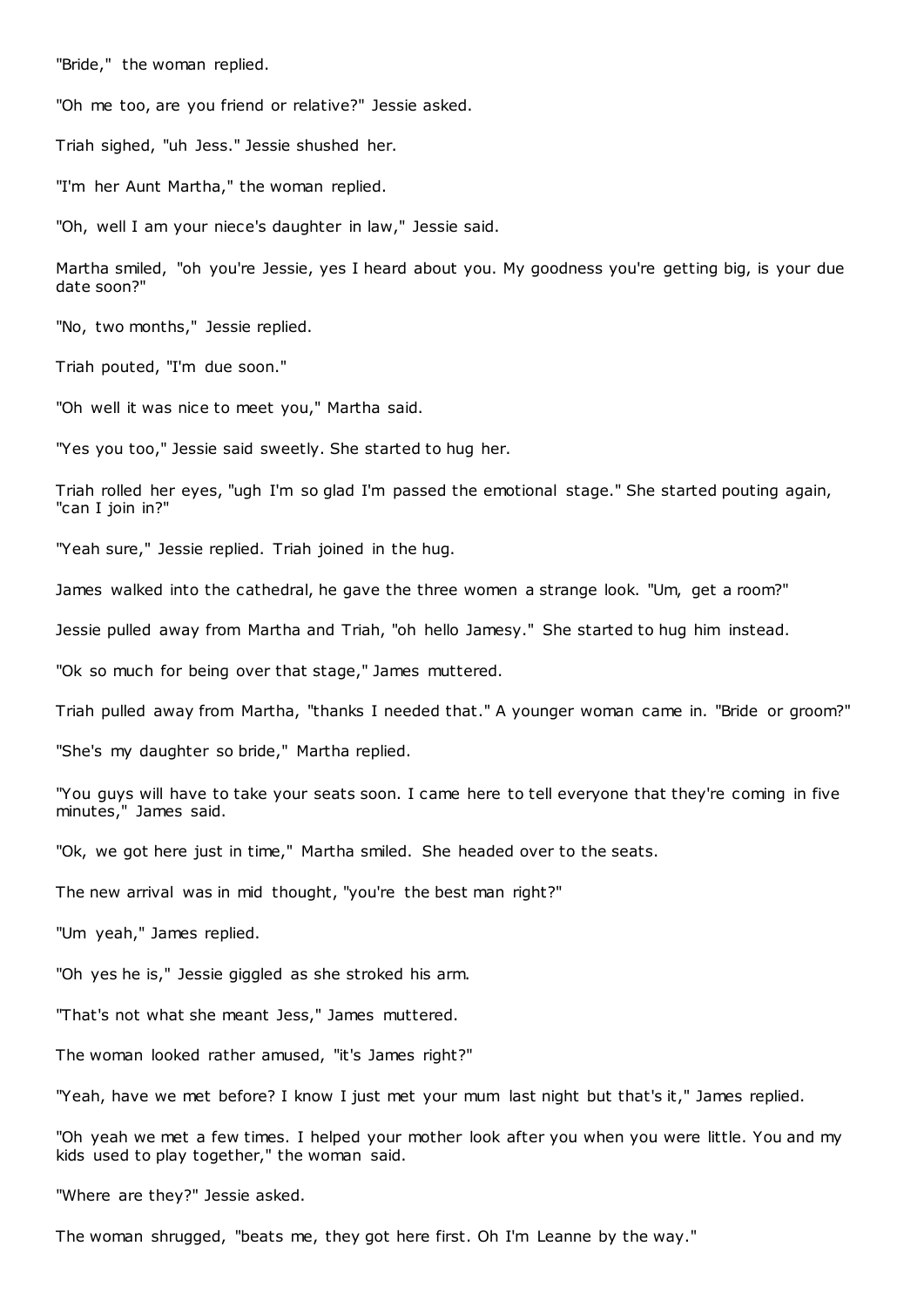"Oh, I'm Jessie, you know..." Jessie said.

"Yeah I do know, you're his wife, I know, I can tell," Leanne said. "Well I guess some things never change."

"What do you mean?" James asked.

"Well I was there when you were in the hospital after you were born. Everyone thought you were adorable, and a lot of different girl nurses and doctors liked to check up on you. You were a hit among the female staff, obviously nothing's changed," Leanne said, giggling slightly. She followed her mother to the seats.

James glanced at Jessie, she was still holding his arm. "I knew it, you were one of those cute babies," she giggled. "Hmm, I need the names of those doctors and nurses, I'm going to kill them."

"Jess, do me a favour," James said.

"Ok," Jessie said.

"Please decide which mood you want to be in and stick with it, please," James said, he headed back out.

"What does he mean by that?" Jessie asked in Triah's direction.

She shrugged, "well first you were emotional, next you were hyper and flirty, next just hyper, you were angry and now you're hyper again."

"Ok, like you're any better," Jessie grumbled.

"And angry again," Triah commented.

"Sure whatever," Jessie said.

#### **Meanwhile:**

Mark was quickly heading towards the cathedral, Andrea was right behind him. "I don't get what this is about, what's the big rush?" she asked.

"I told you last night," Mark muttered.

"I don't believe it for a second," Andrea snapped.

"I have to stop the wedding," Mark said. He stormed into the cathedral.

# **Meanwhile again:**

In: "Paris to Crasher Guards."

"Cool," Triah giggled, she took a commbadge out and tapped it. "Crasher Guard One here."

In: "Mark has entered the building, repeat Mark has entered the building."

"Let's go," Jessie said. She and Triah rushed out of the room. They passed a few unknown people, one of them was drunk.

"You're not supposed to drink until after the ceremony," one guy said.

"Who cares, no one will notice," the drunk guy grumbled. He dropped a bottle onto the floor, it smashed and the stuff inside stained the carpet.

Triah gasped, "oh god." She rushed over to clean it up.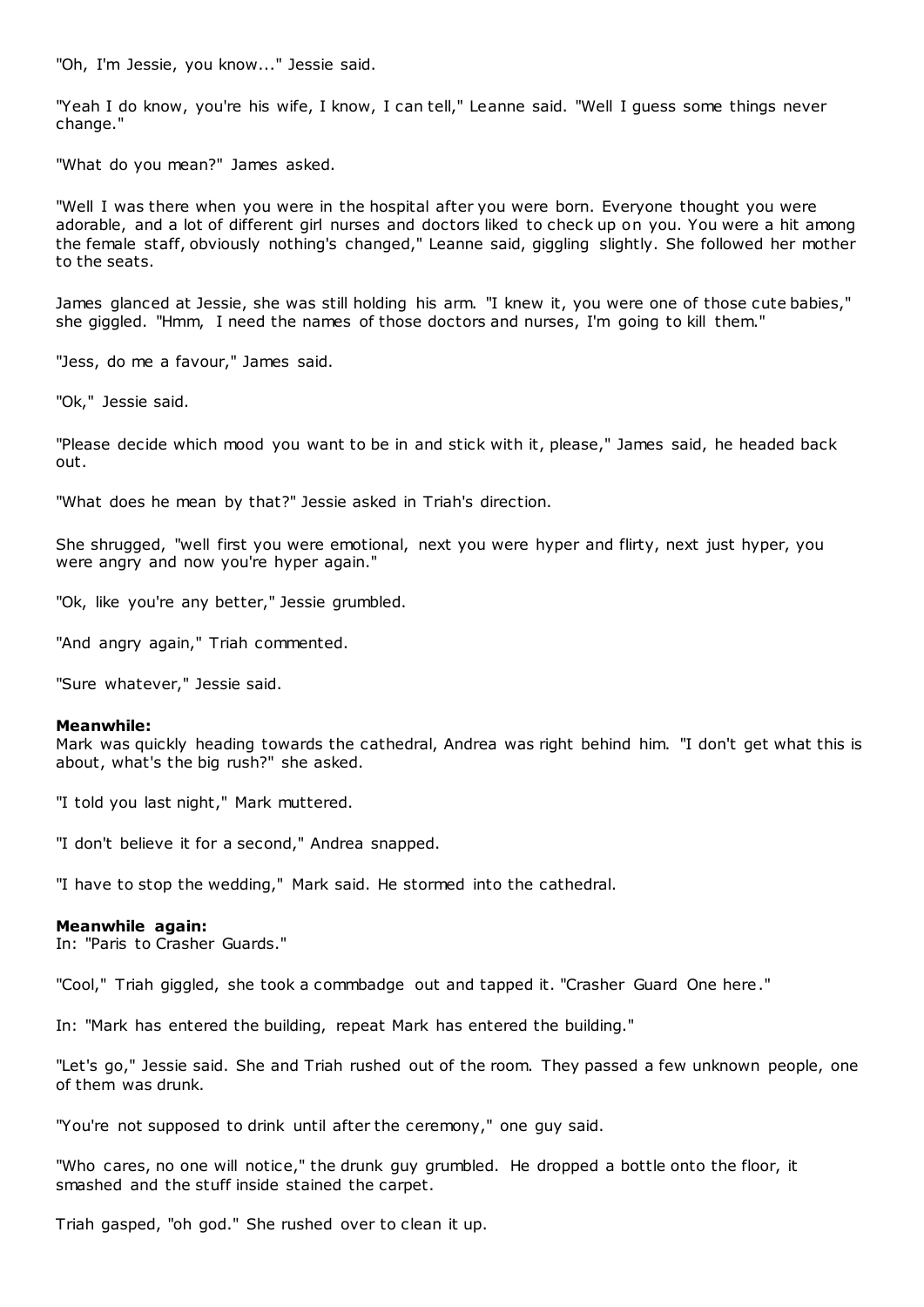Jessie groaned, "fine I'll do it myself." She continued on but didn't have to walk too far, Mark was just around the corner. "What are you doing?"

"I'm here to stop the wedding, what do you think!" Mark snapped at her.

Andrea rushed up to him when he stopped, "I really don't understand why."

"I'm sorry but you're not ruining anyone's wedding, not on my shift," Jessie said.

"I have to stop the wedding and I'm not going to be stopped by a little girl," Mark grumbled.

Andrea's eyes widened, "um you don't want to piss this one off."

Jessie had narrowed her eyes, "he already has."

"Listen sweetheart, she can't marry Chakotay. If you don't get out of my way I'll..." Mark snapped.

"Or you'll what?" Jessie grumbled. She stepped closer to him. "I can kill you just using one fist, so don't tempt me old man. If you want to stop the wedding, fine, you come through me first and believe me, you won't survive. Of course if I am merciful you will survive, you'll just wish you hadn't."

"I just want to point out Marky, if you had married Janeway this girl would have been your daughter in law," Andrea whispered to him.

Mark's eyes widened, "oh, I'm sorry we'll go."

Jessie's face softened up, "but you're not supposed to give up yet." Mark and Andrea turned around, they went back the way they came. "Janeway's hair is tied up again, you know you want to make fun of that." They both walked faster, Jessie followed them.

## **Five minutes later:**

The music started so everyone sat down in their seats. Duncan, Sasha, Johnathan, Kirsty and Kyle all started to walk down the aisle. Of course a few people were going, "aaaw."

"Who said that, I'm going to smack them," Duncan grumbled quietly. Tom and Harry started to come down the aisle not far behind them.

"I think one was Tom," Kirsty lied. They all reached the end of the aisle. Duncan kicked Tom in the leg once he'd caught up.

"Ow, Duncan, that wasn't very nice," Tom moaned.

"Shh," Harry shushed him. He moved over to stand on the opposite side to him.

Chakotay arrived, he started to walk down the aisle with his sister Taiya and his mother. Once they'd gotten to the end, his mother kissed him on the cheek. "Congratulations," she said. She went to sit down in the front row, the side where the kids and Tom were.

"More like, it's about time big guy," Taiya giggled. She sat down next to her mother. Chakotay shook his head.

Kathryn came into the room, she had James and Gretchen on both sides of her. Lena, Yasmin, Phoebe, Kes and Kiara were following her, all in bridesmaid dresses.

Once they reached the end, the bridesmaids and James all went to stand on Harry's side. Gretchen kissed her daughter on the forehead. "Make sure you throw the bouquet to Phoebe," she whispered.

"Ok mum, I'll try," Kathryn whispered. She stood opposite Chakotay.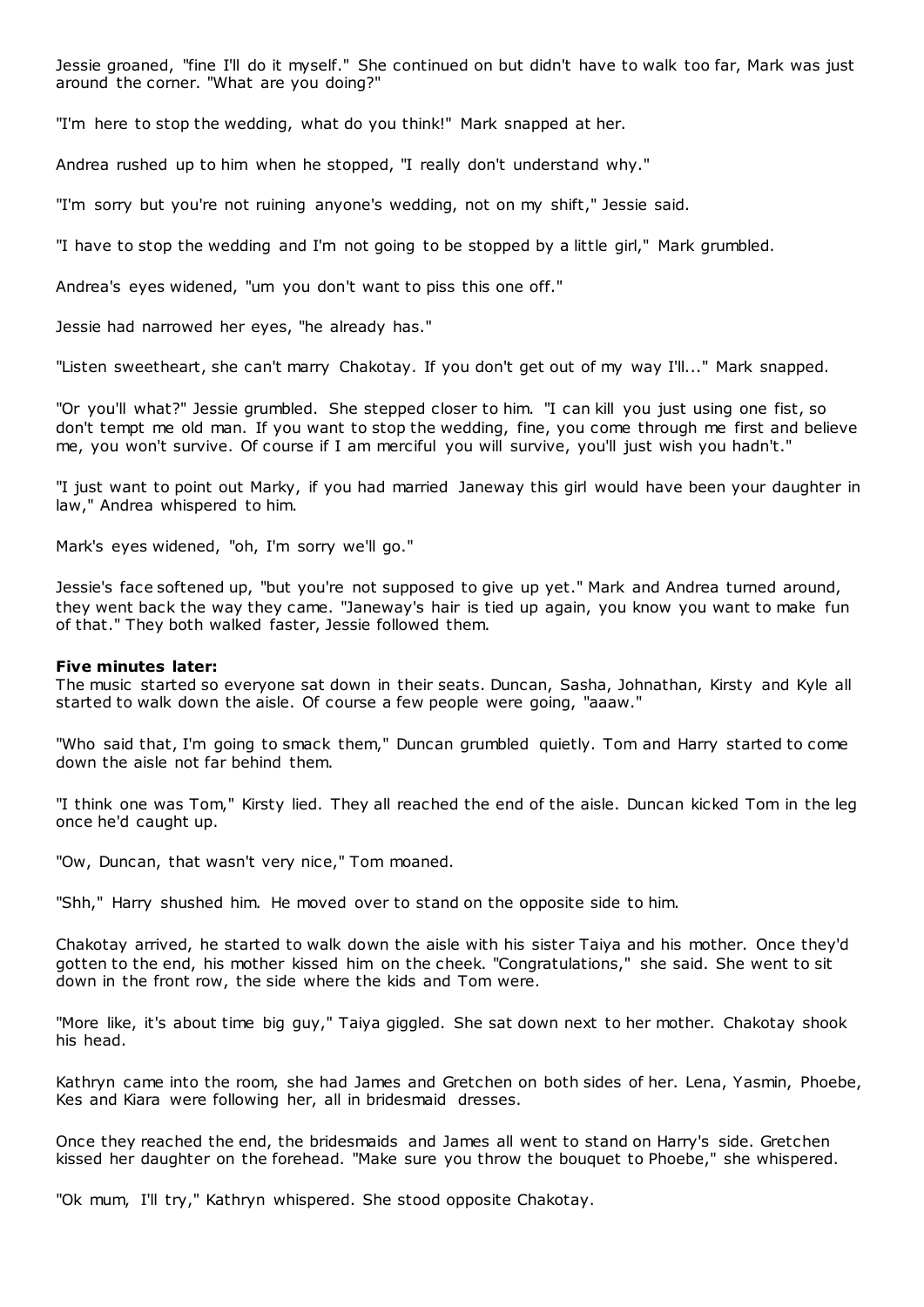Gretchen sat down on the other side of the first row. Triah quickly sat down in the nearest row, Jessie walked to the front the long way. She stood next to James.

"Dearly beloved, we are all gathered here today to witness Kathryn Janeway and Chakotay being joined together in holy matrimony. If anyone here feels that these two should not be wed, please speak now or forever hold your peace."

Richard jumped onto his feet looking slightly drunk, he was of course holding what looked like a glass of water. "I object! I'm in love with Janeway!"

James and Jessie glanced at each other, eyes wide in horror. "Oh god, Jess," James muttered.

"I'm on it," Jessie grumbled. She headed over to his row, "daddy get here."

"Hello sweetie," Richard laughed. "Want some water?"

"No, sit down and shut up!" Jessie snapped. She snatched the water off of him.

Johnathan just giggled, Tom looked down at him not looking too happy.

Duncan looked disgusted, "ok, that was disturbing."

The priest sighed, "anyone else?"

Doctor Jones climbed onto his feet, also looking drunk. "I object cos I feel like it!" B'Elanna leaned over and fiddled with his emitter, he turned back to normal instantly. "I'm sorry about that, dunno what came over me."

"Very well, let's continue. Let's move to the vows," the priest said.

Kathryn and Chakotay said their vows, after Chakotay finished they leaned in to kiss each other.

"Um, that's at the end," the priest butted in. They both separated again. "Kathryn Janeway, do you take Chakotay to be your lawful wedded husband? To..."

"Yes yes I do," Kathryn quickly replied.

"Ok. Chakotay do you take Kathryn Janeway to be your lawful wedded wife?" the priest questioned.

"I do," Chakotay replied.

Tom stepped forward to hand him the ring, Harry did the same for Kathryn. They put the wedding rings onto each others fingers.

"By the power bested in me by a lot of people, yes the writer is clueless there, I now pronounce you husband and wife," the priest said. He smiled, "you may kiss the bride." Kathryn and Chakotay put their arms around each other, and kissed. Mostly everybody cheered and or clapped.

Kathryn turned around, she threw the bouquet over her shoulder. Most of the girls lunged for it, Phoebe looked like she was going to catch it but Annika pushed her out of the way and caught it.

"Yes, I win, ooh pretty flowers," Annika giggled. All the other girls groaned in disappointment.

"I don't think we'll see another wedding anytime soon," James said.

"Maybe that's for the best," Yasmin groaned as she looked down at her dress.

## **Later, Lumley Castle:**

The party was once again going on in the same place as the previous night.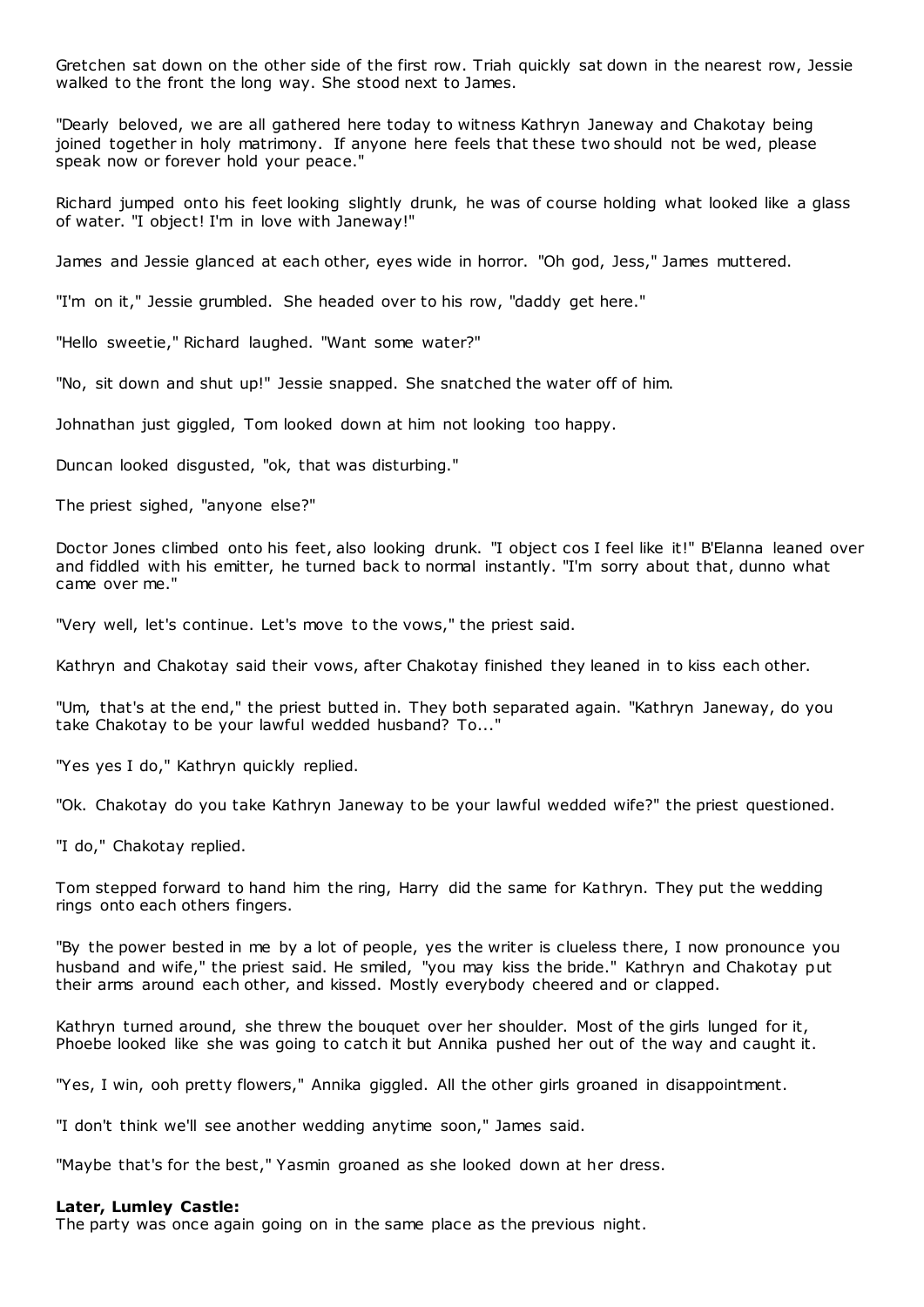"My god woman, what are you wearing?" Naomi snapped as she walked over to Annika.

Annika frowned, "what do you mean?"

"That, why are you wearing that fashion disaster? My god, it's so horrible and it's white and it's bright and it's..." Naomi ranted on, she fainted.

"Aaaw, someone had too much to drink," Annika giggled. She walked away.

Kes nearby sighed, "well I think I'd better go. Neelix looks like he's going to try streaking again."

Kathryn, Chakotay, Kiara and Lena glanced over at Neelix, he was trying to climb onto a table.

"Oh don't bother. Jessie!" Kathryn yelled.

Jessie rushed over, "what what?"

"Can you throw Neelix out?" Kathryn asked.

"With pleasure," Jessie grinned. She headed over to Neelix, she took a hold of his arm and dragged him over to an open window. She pushed him out of it.

"Uh... I didn't mean literally," Kathryn muttered.

Jessie tried to look innocent, "it'll teach him a lesson."

"I'll get Doctor Jones," Chakotay said. He walked away.

"Actually I'd better go too. The sooner I get back the sooner I finish training," Kiara said.

Lena glanced at her, "do you know when you'll finish that?"

"I don't know, Q says I am slow at learning most of his lessons," Kiara replied.

"Oh," Lena said.

"It's ok, I may be able to sneak away from him further into my training. I'll come and visit then," Kiara smiled.

"Good, make sure you learn that one quickly," Lena said.

"Will do," Kiara said. She and Lena hugged.

Nearby Tom and B'Elanna were telling off Johnathan. "It's not funny Johnathan," Tom snapped.

"Er yes it is," Johnathan giggled.

"Well you got admit it is," Tom said to B'Elanna, she glared at him.

"Ok it may have been funny but it was wrong. I want you to apologise to Harry and Richard," B'Elanna said.

"What about Annika?" Tom questioned.

"What about her?" B'Elanna grumbled.

Tom shrugged, "forget it."